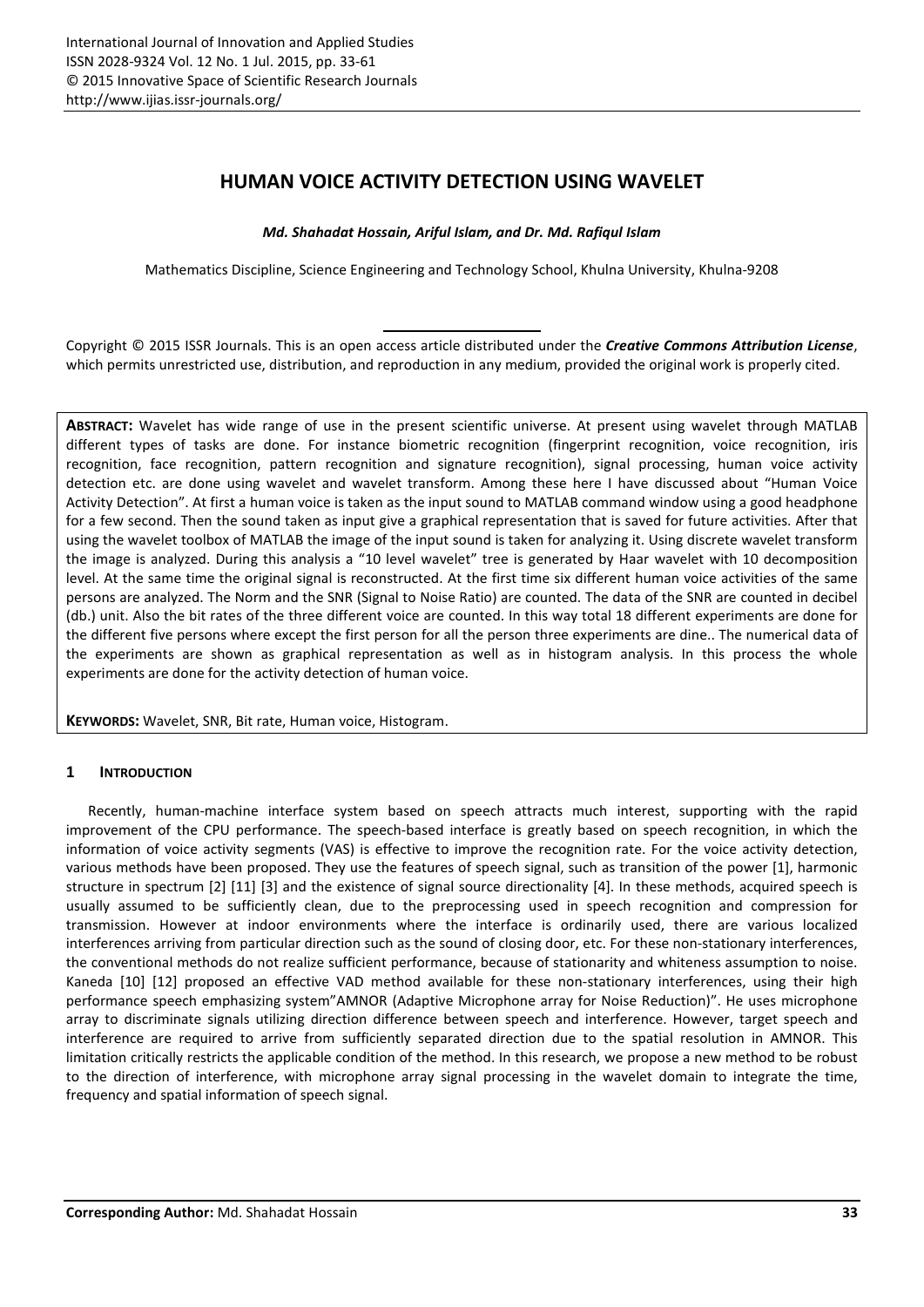## 1.1 VOICE ACTIVITY DETECTION (VAD)

Voice activity detection (VAD) refers to the problem of distinguishing speech from non-speech regions (segments) in an audio stream. The non-speech regions could include silence, noise, or a variety of other acoustic signals. VAD is challenging in low signal-to-noise ratio (SNR), especially in non-stationary noise, because both low SNR and a non-stationary noisy environment tend to cause significant detection errors. There is a wide range of applications for VAD, including mobile communication services [5], real-time speech transmission on the Internet [6], noise reduction for digital hearing aid devices [7], automatic speech recognition [8], and variable rate speech coding [9]. Voice activity detection (VAD), also known as speech activity detection or speech detection, is a technique used in speech processing in which we detect the low bit rate speech and high bit rate speech, also can distinguish between high vocal speech and low vocal speech of human. The main uses of VAD are in speech coding and speech recognition. It can facilitate speech processing, and can also be used to deactivate some processes during non-speech section of an audio session. VAD is an important enabling technology for a variety of speech-based applications. Therefore various VAD algorithms have been developed that provide varying features and compromises between latency, sensitivity, accuracy and computational cost. Some VAD algorithms also provide further analysis, for example whether the speech is voiced, unvoiced or sustained. Voice activity detection is usually language independent. There are many voice detection technique already exists like CMU Sphinx, Julius, kaidi, Bing, SILVIA, Vlingo, Microsoft Tellme, Ask Ziggy, wavelet etc. Among these Technique wavelet is used and compressed signal by wavelet technique and which gives better results for lossless compression. The practical implementation of voice signal compression schemes is very similar to that of sub band coding schemes. As is case sub band coding, we compress the signal (analysis) using different wavelets. The output of the compression is dawn sampled and comparison among the compression signal. Wavelet analysis can be used to divide the information of a signal into approximation and detail sub signals shows the vertical and horizontal details or changes in the signal. If these details are very small then they can be set to zero without significantly zero knows as threshold. The greater the number of zeros the greater the compression ratio. The amount of information retained by a signal after compression and decompression is known as the retained energy and this is proportional to the sum of square of the matrix values. If the energy retained 100% then the compression is known as lossless as the signal can be reconstructed exactly. This occurs when the threshold value is set to zero, meaning that the detail has not been changed. Ideally, during compression the number of zeros are obtained more energy retention will be as high as possible. We know wavelet packet to perform significantly better than wavelets for compression of signals with large amount texture and it is also point out the perceived signal quality is significantly improved using wavelet packets instead of wavelets especially in the textured regions of the signals. This chapter deals with speech compression based on discrete wavelet transforms. We used English words (only hello) for this experiment. We have successfully compressed and reconstructed the words with perfect audibility by using wavelet technique. Speech compression is the technology of converting human speech into an efficiently encoded representation that can later be decoded to produce a close approximation of the original signal. The wavelet transform of a signal decomposes the original signal into wavelets coefficients at different scales and positions. These coefficients represent the signal in the wavelet domain and all data operations can be performed using the corresponding wavelet coefficients.

In our study we obtain code form wavelet coding and then the code is simulated using MATLAB. From the results we noticed that the performance of Wavelet Coding which can detect the distinguish between low bit rate speech and high bit rate speech; also can distinguish between high vocal speech and low vocal speech. Four men (A, B, C, D, E, male) participate in this experiment with different age and voice. Here we take 18 (Eighteen) experimental voice via headphone and for the resultant discursion we calculate only $L_1$ ,  $L_2$  Norm, Therehold value and SNR. All of experiments are given in below.

### 1.2 WHAT IS VOICE RECOGNITION, AND WHY IS IT USEFUL IN A VIRTUAL ENVIRONMENT?

Voice recognition is "the technology by which sounds, words or phrases spoken by humans are converted into electrical signals, and these signals are transformed into coding patterns to which meaning has been assigned". While the concept could more generally be called "sound recognition", we focus here on the human voice because we most often and most naturally use our voices to communicate our ideas to others in our immediate surroundings. In the context of a virtual environment, the user would presumably gain the greatest feeling of immersion, or being part of the simulation, if they could use their most common form of communication, the voice. The difficulty in using voice as an input to a computer simulation lies in the fundamental differences between human speech and the more traditional forms of computer input. While computer programs are commonly designed to produce a precise and well-defined response upon receiving the proper (and equally precise) input, the human voice and spoken words are anything but precise. Each human voice is different, and identical words can have different meanings if spoken with different inflections or in different contexts. Several approaches have been tried, with varying degrees of success, to overcome these difficulties.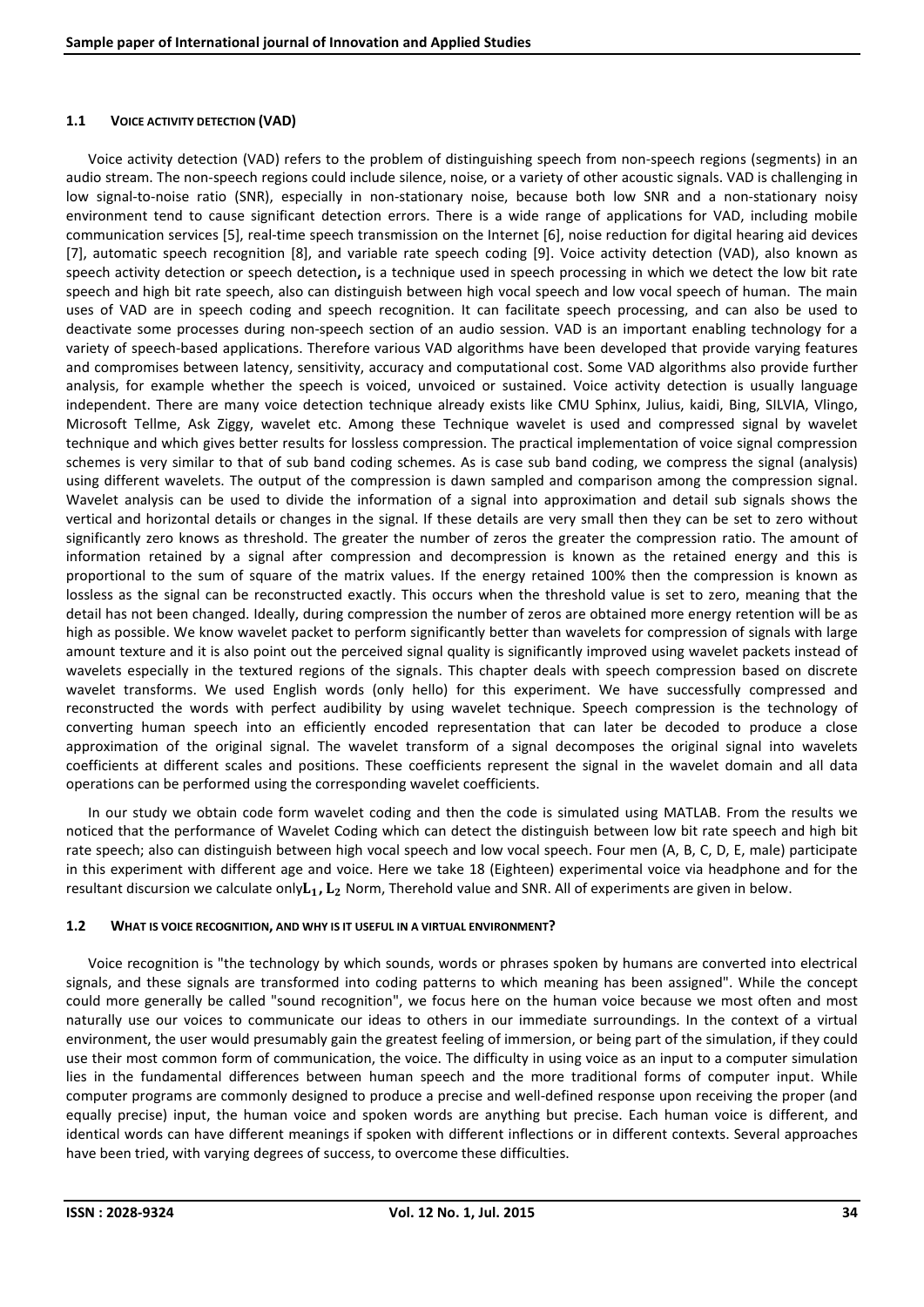## 1.3  $L_p$ NORM

For finite p,  $L_p$  Norm in  $c[a, b]$  is defined as

$$
||f||_p = \left[\int_a^b |f(x)|^p dx\right]^{\frac{1}{p}}; 1 \le p < \infty
$$

For discreate function it can be defined as

$$
||f||_{p} = \left[\sum_{i=1}^{n} |f(x_{i})|^{p}\right]^{\frac{1}{p}}
$$

Where  $\{x_i\}$  are the components of f.

If we put  $p = 1$  in the above equation then  $||f||_1$  is called  $L_1$  Norm.

If we put  $p = 2$  in the above equation then  $||f||_2$  is called  $\mathbf{L}_2$  Norm.

### 1.4 SIGNAL TO NOISE RATIO (SNR)

This value gives the quality of reconstructed signal. Higher the value, the better:

$$
SNR = 10\log_{10}\frac{\sigma x^2}{\sigma e^2}
$$

 $\sigma x^2$  Is the mean square of the speech signal and  $\sigma e^2$  is the mean square difference between the origiand reconstructed signals.



*Fig. 1. (a) speech segment consisting of voiced, unvoiced and silence frames, (b) Power variation of detail coefficients*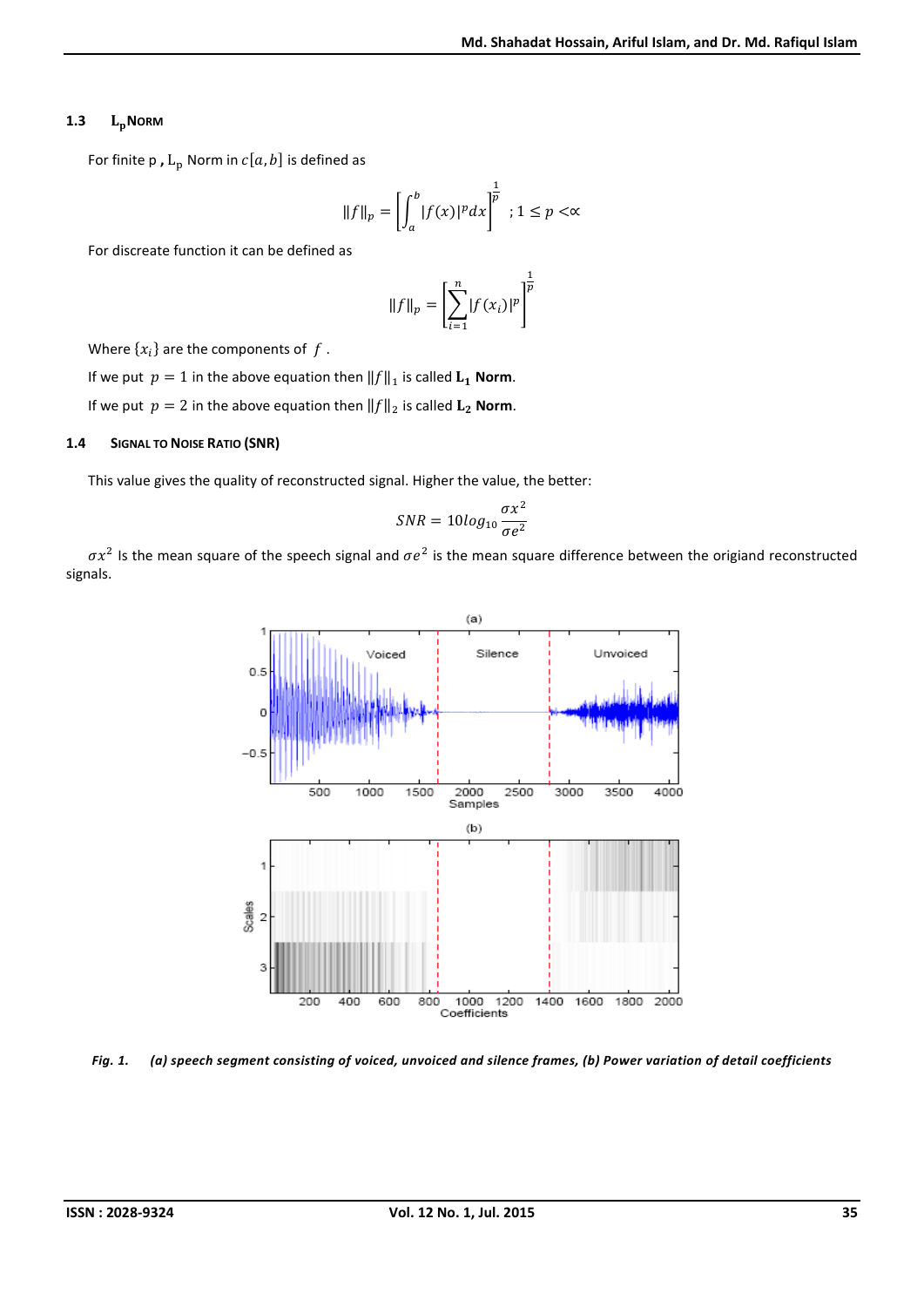### 1.4.1 EXPERIMENT 1: ORIGINAL SPEECH SIGNAL OF MR. "A"

#### CODING OF SPEECH SIGNAL:



Mr. "A" is talking with headphone: Hello, Hello, Hello, Hello, Hello, Hello, and Hello (7 Times)

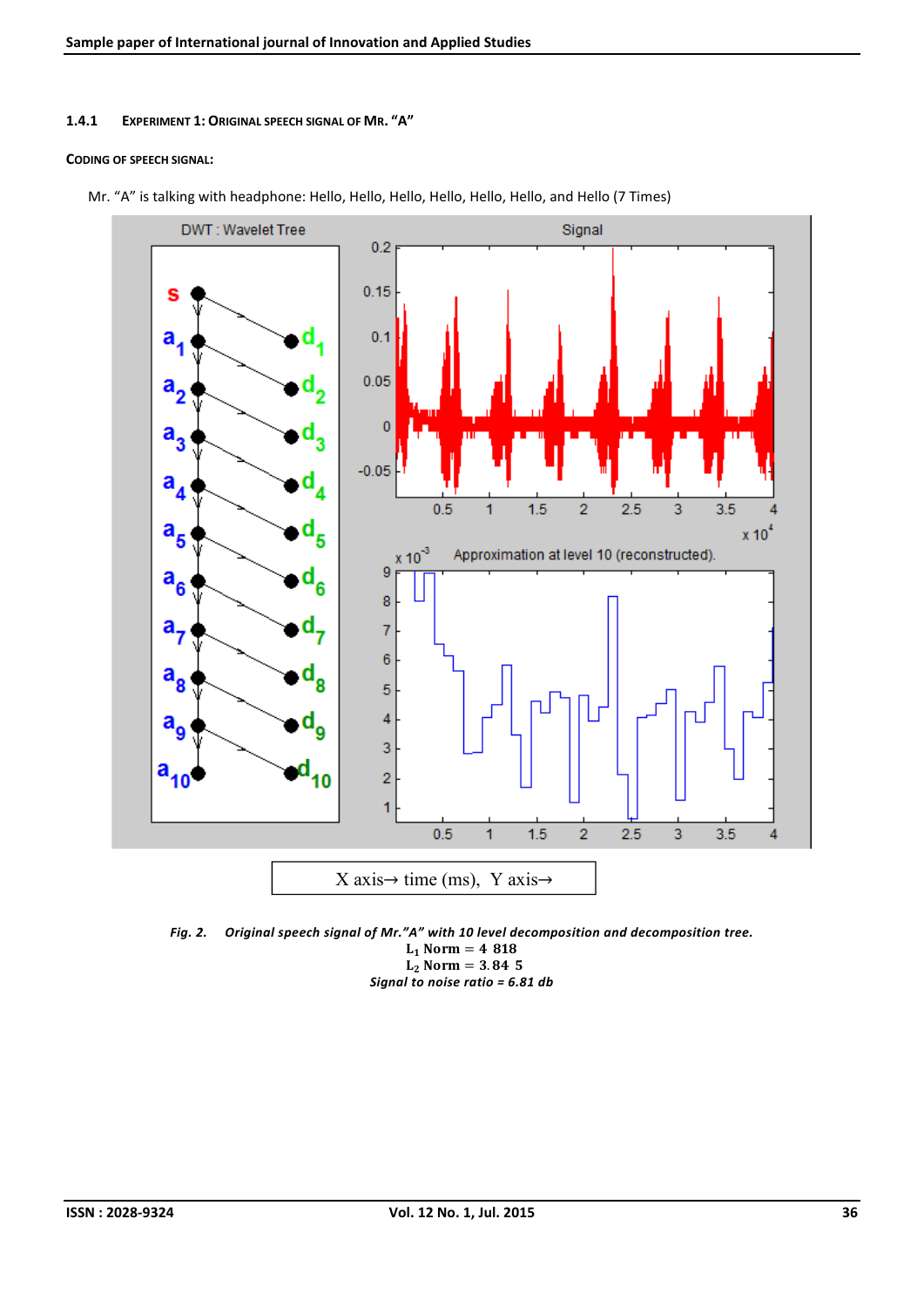## 1.4.2 EXPERIMENT 2: ORIGINAL SPEECH SIGNAL OF MR. "A"

## CODING OF SPEECH SIGNAL:



Mr. "A" is talking with headphone: Hello, Hello, Hello, Hello, Hello, Hello, and Hello (7 Times)

*Fig. 3. Original speech signal of Mr."A" with 10 level decomposition and decomposition tree.*  $L_1$  Norm = 587.5  $L_2$  Norm = 5.058 *Signal to noise ratio = 6.00 db*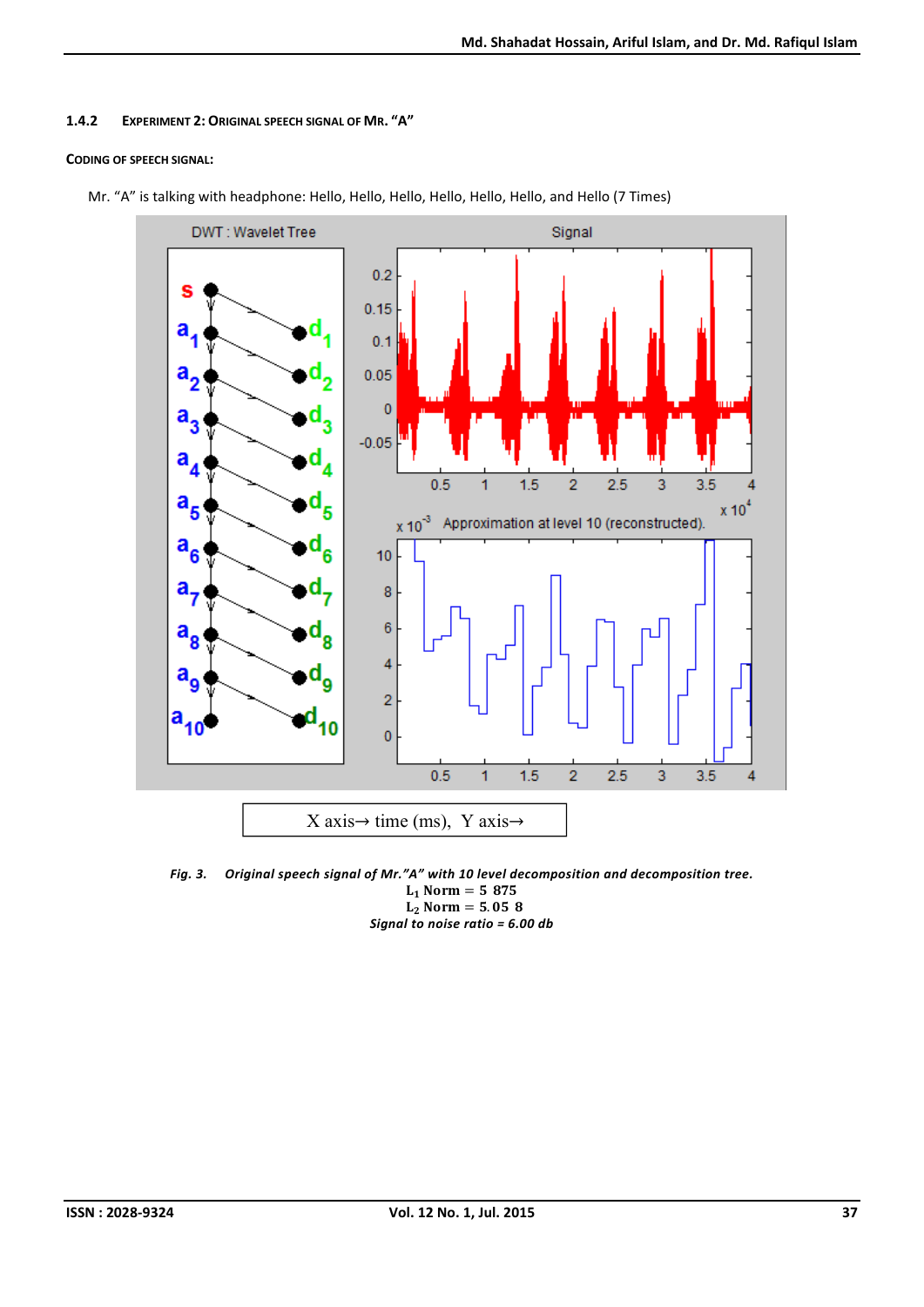1.4.3 EXPERIMENT 3: ORIGINAL SPEECH SIGNAL OF MR. "A":

#### CODING OF SPEECH SIGNAL:

Mr. "A" is talking with headphone: Hello, Hello, Hello, Hello, Hello, Hello, Hello, and Hello

(8 Times)



*Fig. 4. Original speech signal of Mr."A" with 10 level decomposition and decomposition tree.*  $L_1$  Norm = 570.1  $L_2$  Norm = 4.78 *Signal to noise ratio = 5.87 db*

#### 1.4.4 DATA CHART FOR MR. "A":

|                     | voice | ⊸nd<br>' voice | 3rd voice           |  |  |
|---------------------|-------|----------------|---------------------|--|--|
| Norm                | 481.8 |                | 570.1               |  |  |
| L <sub>2</sub> Norm | 3.84  |                | 4.78                |  |  |
| <b>SNR</b><br>6.81  |       | 6.00           | <b>CO1</b><br>3.O L |  |  |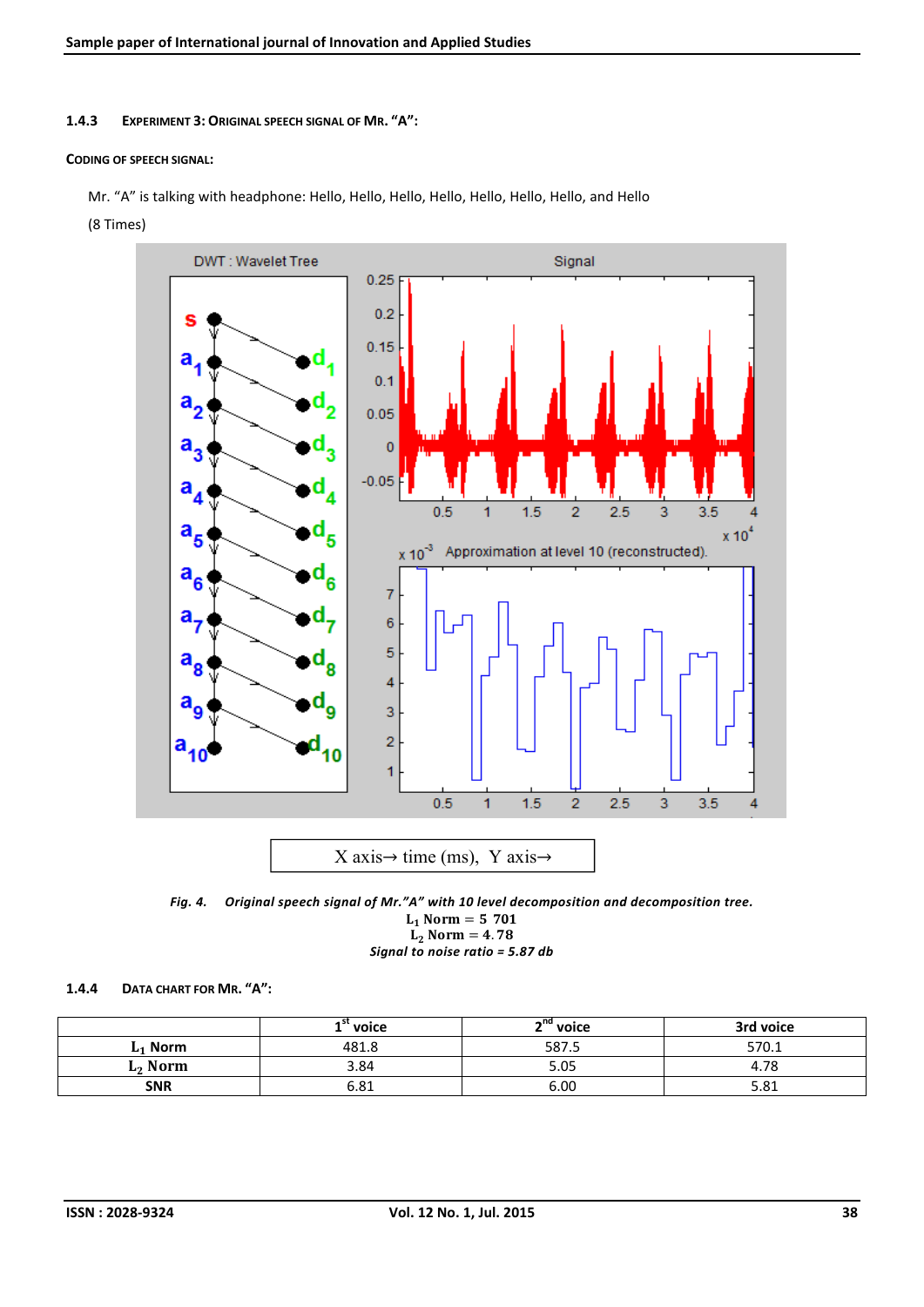

*Fig. 5. Three experimental voice data chart of Mr."A".*

From the above chart it is concluded that the SNR value is minimum for the high bit rate voice (fast voice) than that the slow bit rate voice (slow voice) within the same decibel (db) value. If we increase the volume of vocal chord in different cases then the result will be change. With the increase of volume of vocal chord, the value of L1 norm and L2 norm is increase respectively. For a same range bit rate voices with different volume, SNR value may be increased or decreased but L1and L2 norm must increased with the increase of volume. By this way we can say that the 2<sup>nd</sup> speech has the height volume i.e. height db value among the 3 speech and the 3<sup>rd</sup> Speech is faster voice than the other two.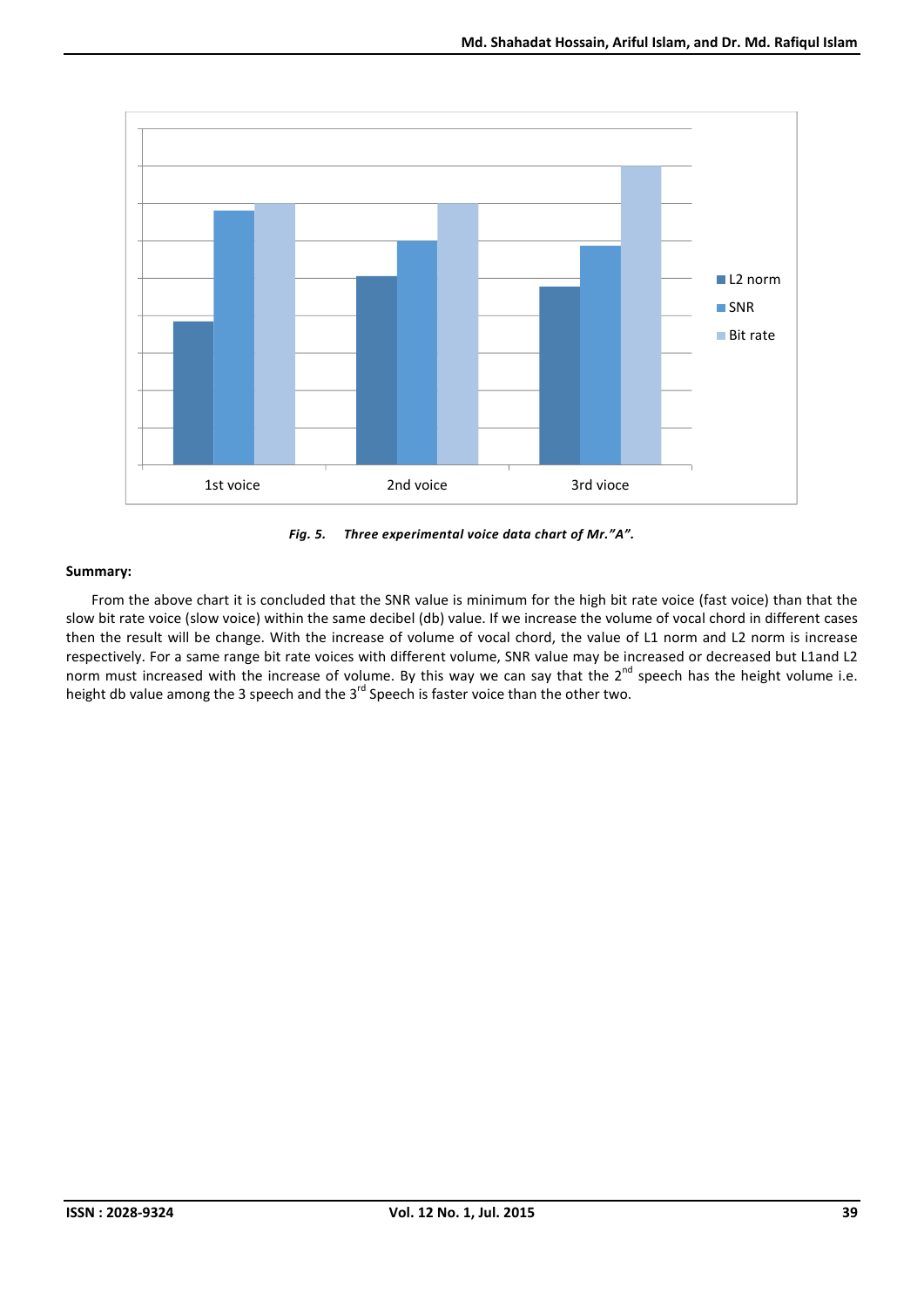1.4.5 EXPERIMENT 4: ORIGINAL SPEECH SIGNAL OF MR. "A":

#### CODING OF SPEECH SIGNAL:

Mr. "A" is talking with headphone: Hello, Hello, Hello, Hello, Hello, Hello, Hello, and Hello

(8 Times)



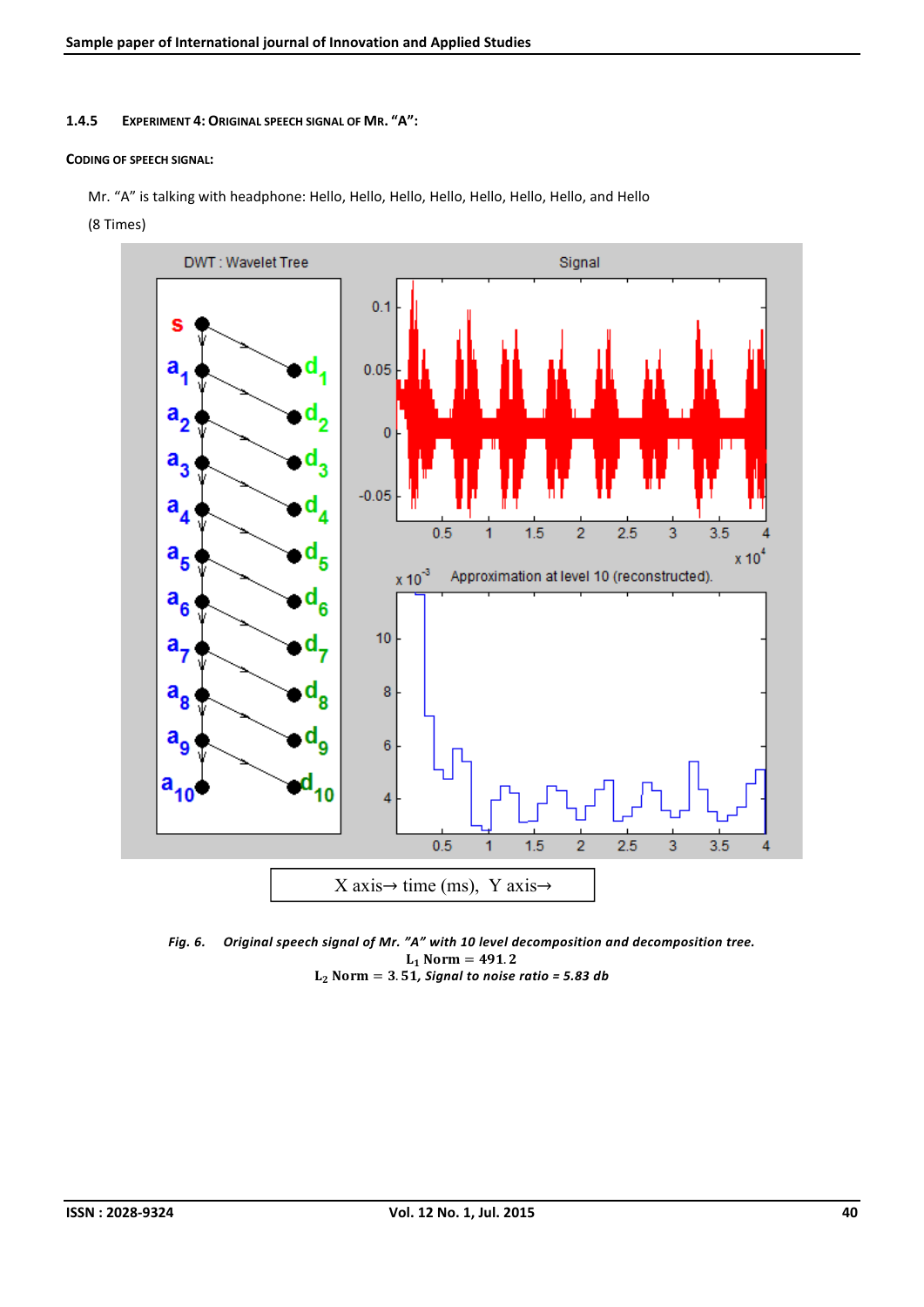## 1.4.6 EXPERIMENT 5: ORIGINAL SPEECH SIGNAL OF MR. "A":

## CODING OF SPEECH SIGNAL:

Mr. "A" is talking with headphone: Hello, Hello, Hello, Hello, Hello, Hello, Hello, Hello

(8 Times with loud enough)



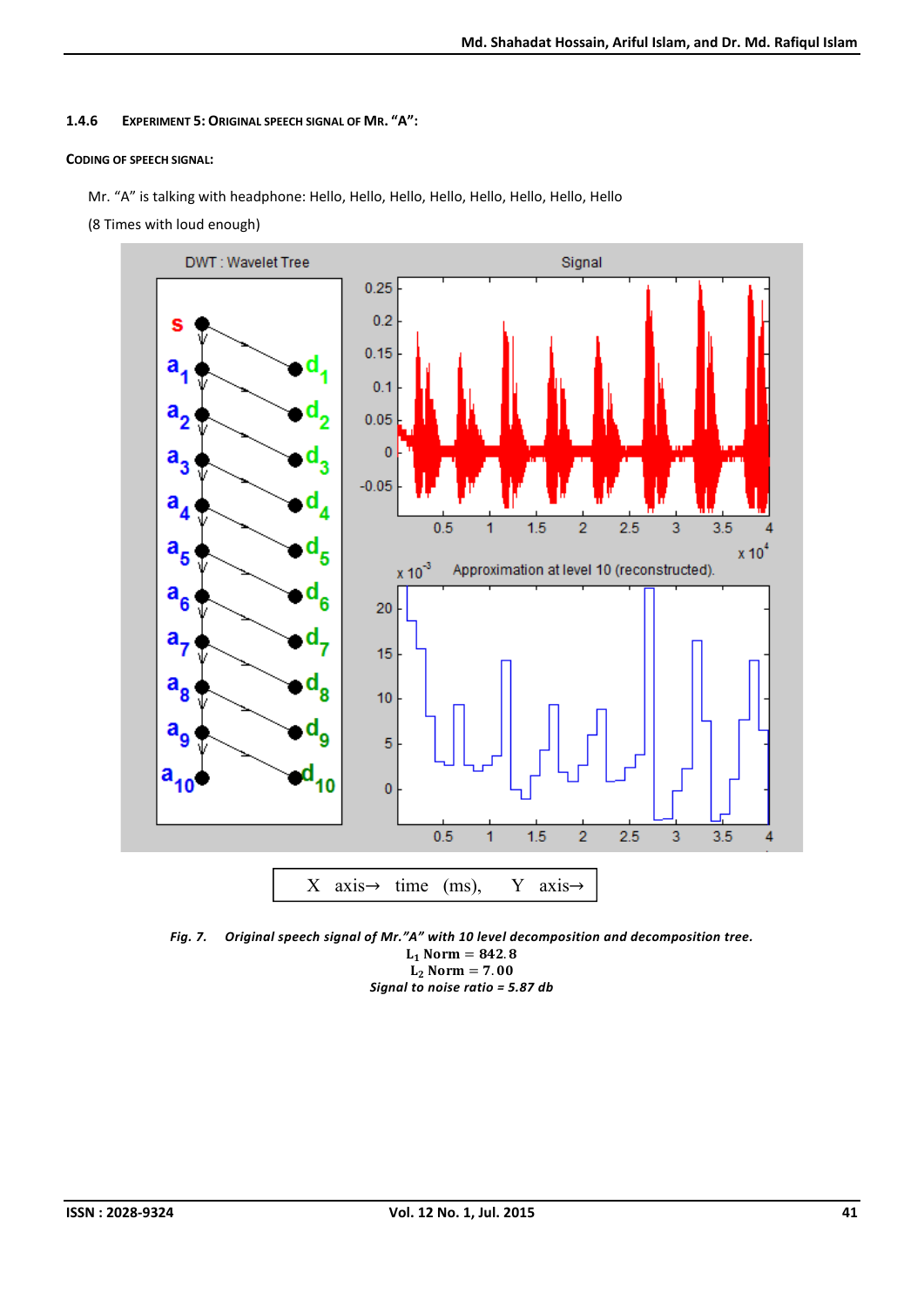#### 1.4.7 EXPERIMENT 6: ORIGINAL SPEECH SIGNAL OF MR. "A":

#### CODING OF SPEECH SIGNAL:

Mr. "A" is talking with headphone: Hello, Hello, Hello, Hello, Hello, Hello, Hello,

(7 Times with loudly)





*Signal to noise ratio = 5.72 db*

### 1.4.8 DATA CHART FOR MR. "A":

|                     | $1$ " voice | n <sup>nd</sup> voice | 3rd voice |  |  |
|---------------------|-------------|-----------------------|-----------|--|--|
| $L_1$ Norm<br>491.2 |             | 842.8                 | 1157      |  |  |
| $L_2$ Norm          | 3.51        | 7.00                  | 10.02     |  |  |
| <b>SNR</b><br>5.83  |             | 5.87                  | ، ، ب     |  |  |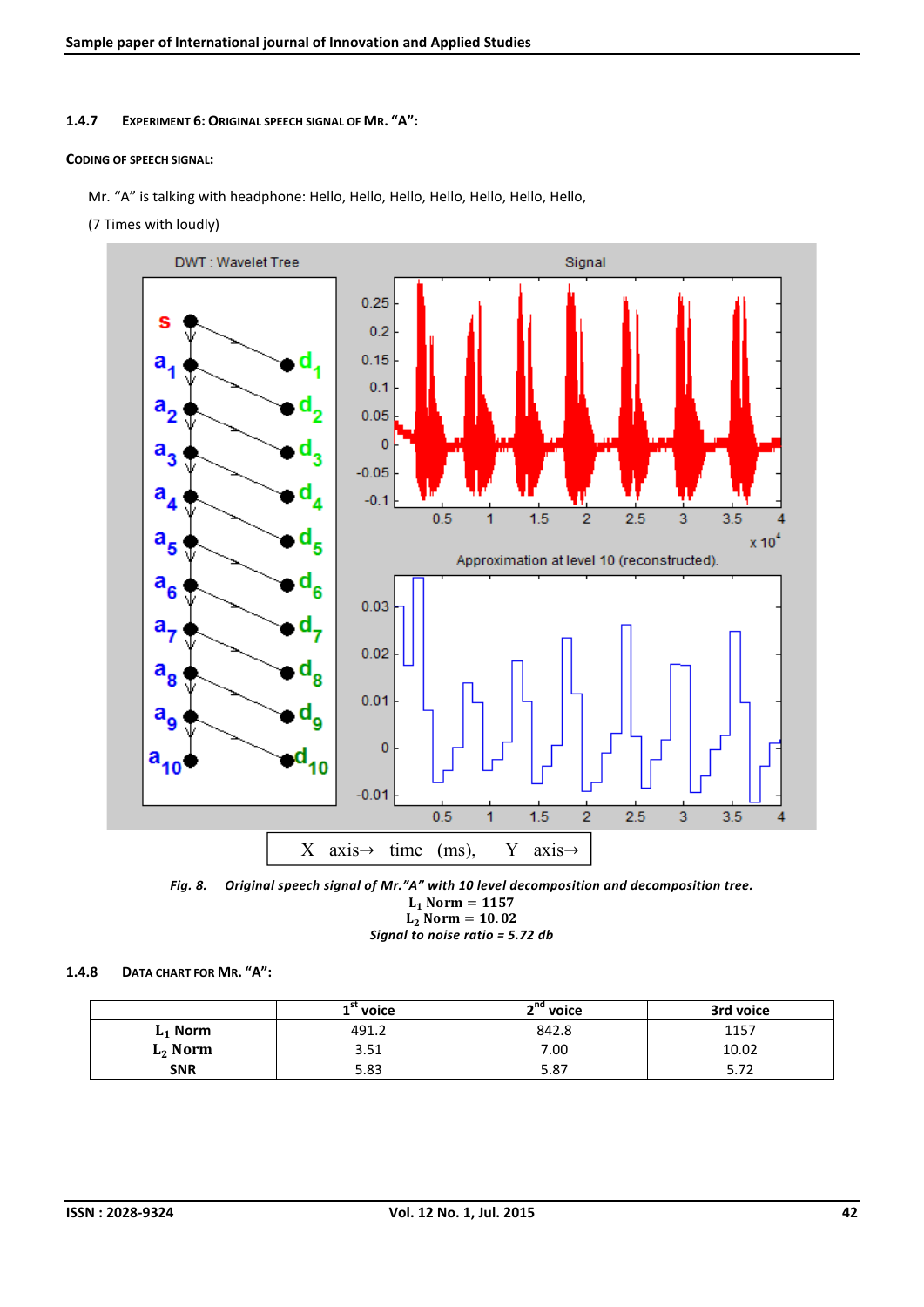



From the above chart it is concluded that the SNR value is minimum for the high bit rate voice(fast voice) than that the slow bit rate voice(slow voice) within the same decibel (db) value. If we increase the volume of vocal chord in different cases then the result will change. With the increase of volume of vocal chord the value of L1 norm and L2 norm is increase respectively. For a same range bit rate voices with different volume, SNR value may be increased or decreased but L1and L2 norm must increased with the increase of volume. In this result we can observed that the 3<sup>rd</sup> speech has the high volume i.e high db value among the 3 speech and the 1<sup>st</sup> Speech is faster voice than the other two.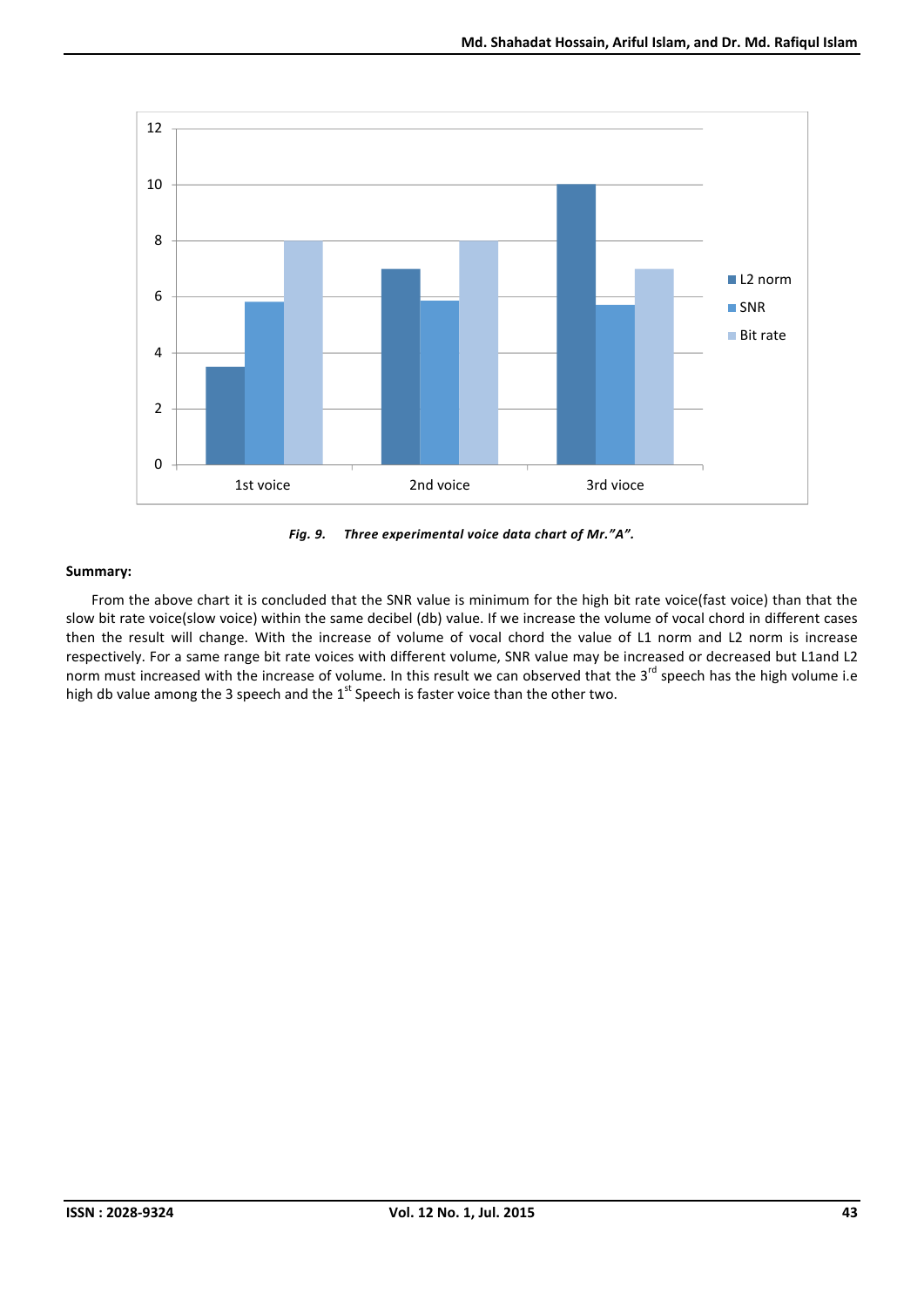1.4.9 EXPERIMENT 7: ORIGINAL SPEECH SIGNAL OF MR. "B":

#### CODING OF SPEECH SIGNAL:

Mr. "B" is talking with headphone: Hello, Hello, Hello, Hello, Hello, Hello, Hello, Hello

(8 Times)



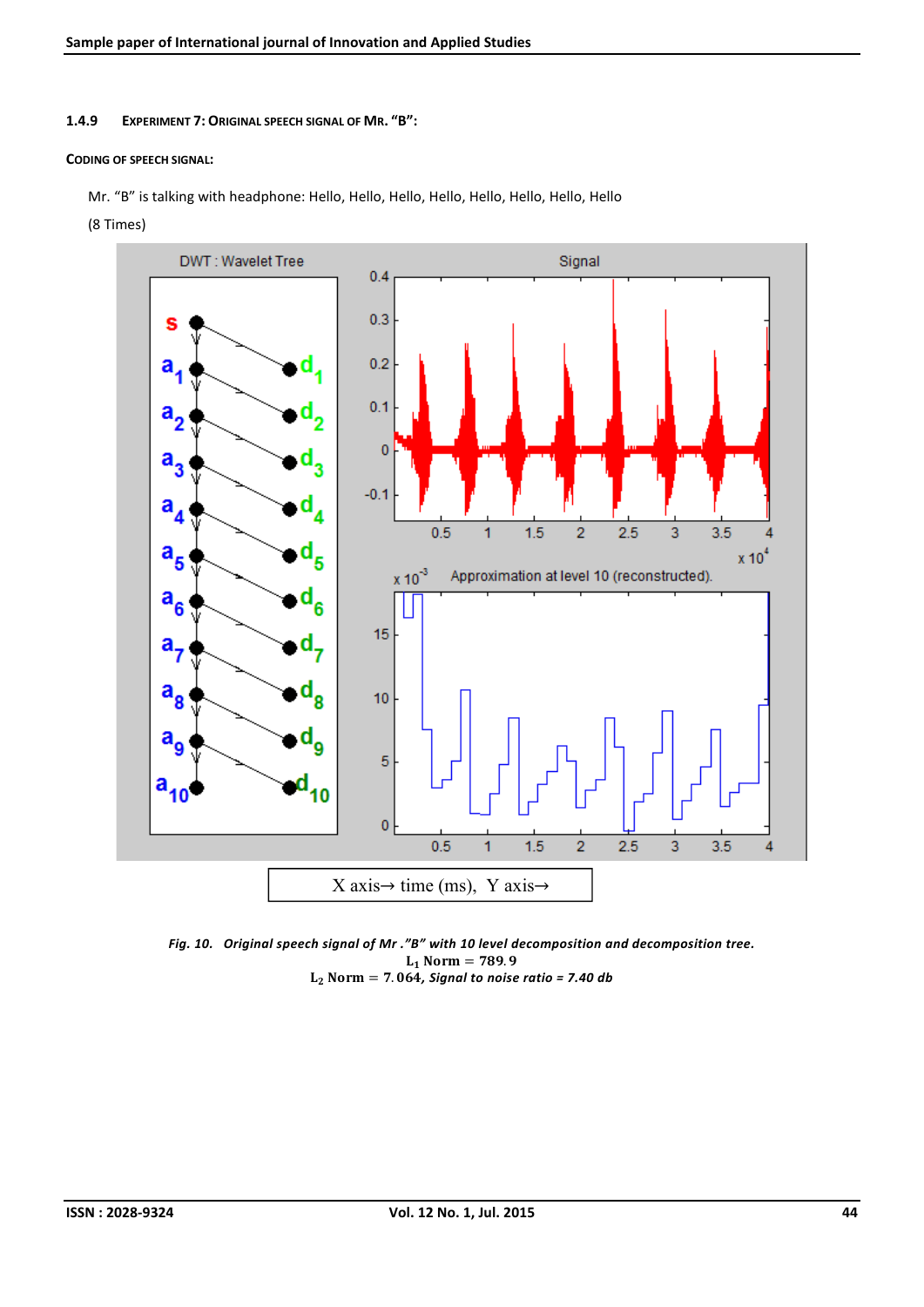#### 1.4.10 EXPERIMENT 8: ORIGINAL SPEECH SIGNAL OF MR. "B":

#### CODING OF SPEECH SIGNAL:



Mr. "B" is talking with headphone: Hello, Hello, Hello, Hello, Hello, Hello, (6 Times)

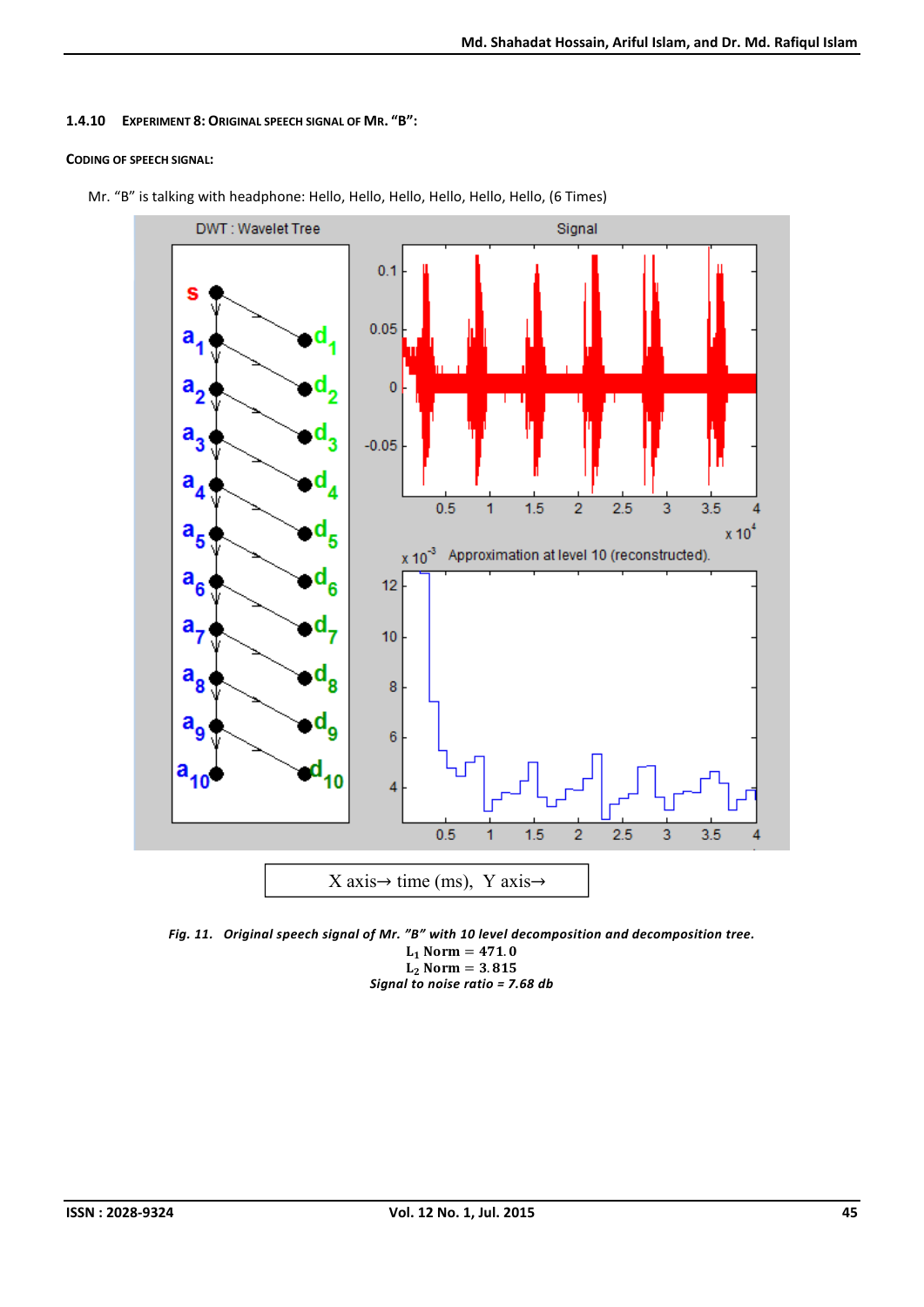### 1.4.11 EXPERIMENT 9: ORIGINAL SPEECH SIGNAL OF MR. "B":

#### CODING OF SPEECH SIGNAL:

Mr. "B" is talking with headphone: Hello, Hello, Hello, Hello, Hello, Hello, Hello, and Hello

(6 Times with loud enough)



*Fig. 12. Original speech signal of Mr."B" with 10 level decomposition and decomposition tree.*  $L_1$  Norm = 559.8

 $L_2$  Norm = 4.904 *Signal to noise ratio = 7.06 db*

### 1.4.12 DATA CHART FOR MR. "B":

|                     | $1^{\prime\prime}$ voice | <sup>and</sup> voice | 3rd voice |  |  |
|---------------------|--------------------------|----------------------|-----------|--|--|
| 789.9<br>$L_1$ Norm |                          | 471.0                | 559.8     |  |  |
| $L_2$ Norm          | 7.06                     | 3.81                 | 4.90      |  |  |
| <b>SNR</b><br>7.40  |                          | 7.68                 | 06.'      |  |  |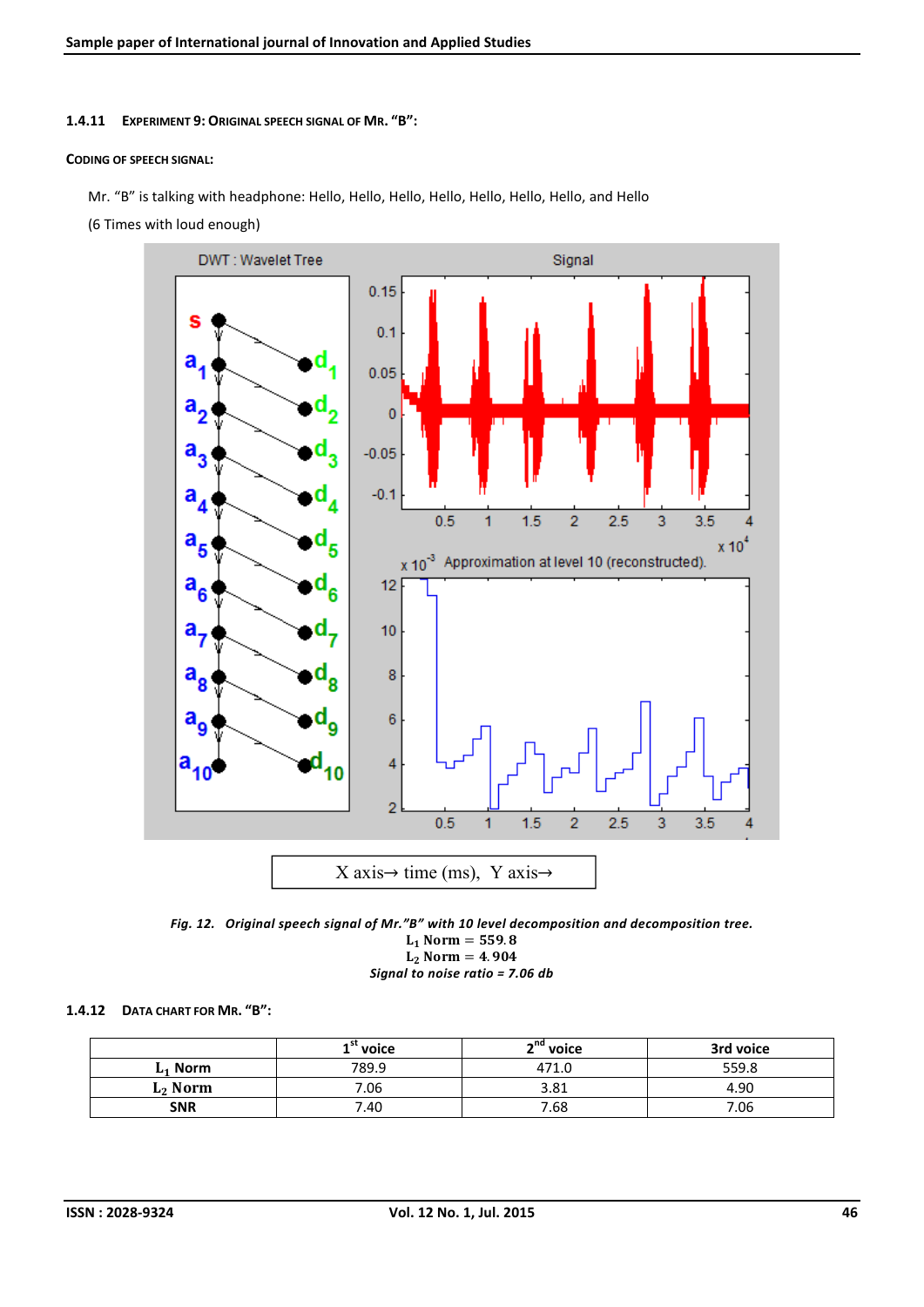

*Fig. 13. Three experimental voice data chart of Mr."B".*

From the above chart it is concluded that the SNR value is minimum for the high bit rate voice (fast voice) than that the slow bit rate voice (slow voice) within the same decibel (db) value. If we increase the volume of vocal chord in different cases then the result will change. With the increase of volume of vocal chord the value of L1 norm and L2 norm is increase respectively. For a same range bit rate voices with different volume, SNR value may be increased or decreased but L1and L2 norm must increased with the increase of volume. By this way we can say that the  $1^{st}$  speech has the high volume i.e high db value among the 3 speech and the  $3^{rd}$  Speech is faster voice than the other two.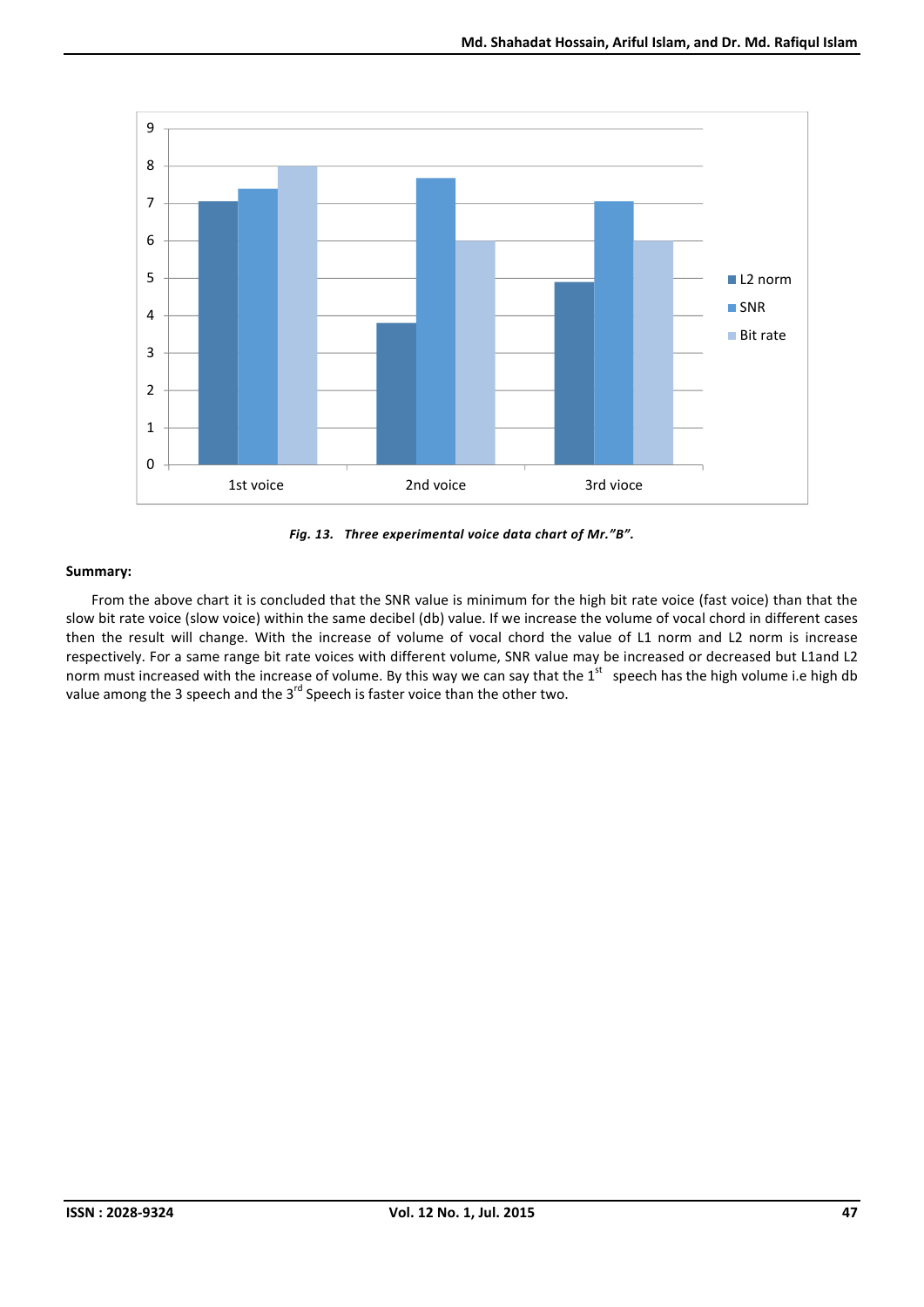#### 1.4.13 EXPERIMENT 10: ORIGINAL SPEECH SIGNAL OF MR. "C":

#### CODING OF SPEECH SIGNAL:



Mr. "C" is talking with headphone: Hello, Hello, Hello, Hello, Hello, Hello, and Hello (7 Times)

*Fig. 14. Original speech signal of Mr."C" with 10 level decomposition and decomposition tree.*  $L_1$  Norm = 463.7  $L_2$  Norm = 3.546 *Signal to noise ratio = 7.367 db*

1.4.14 EXPERIMENT 11: ORIGINAL SPEECH SIGNAL OF MR. "C":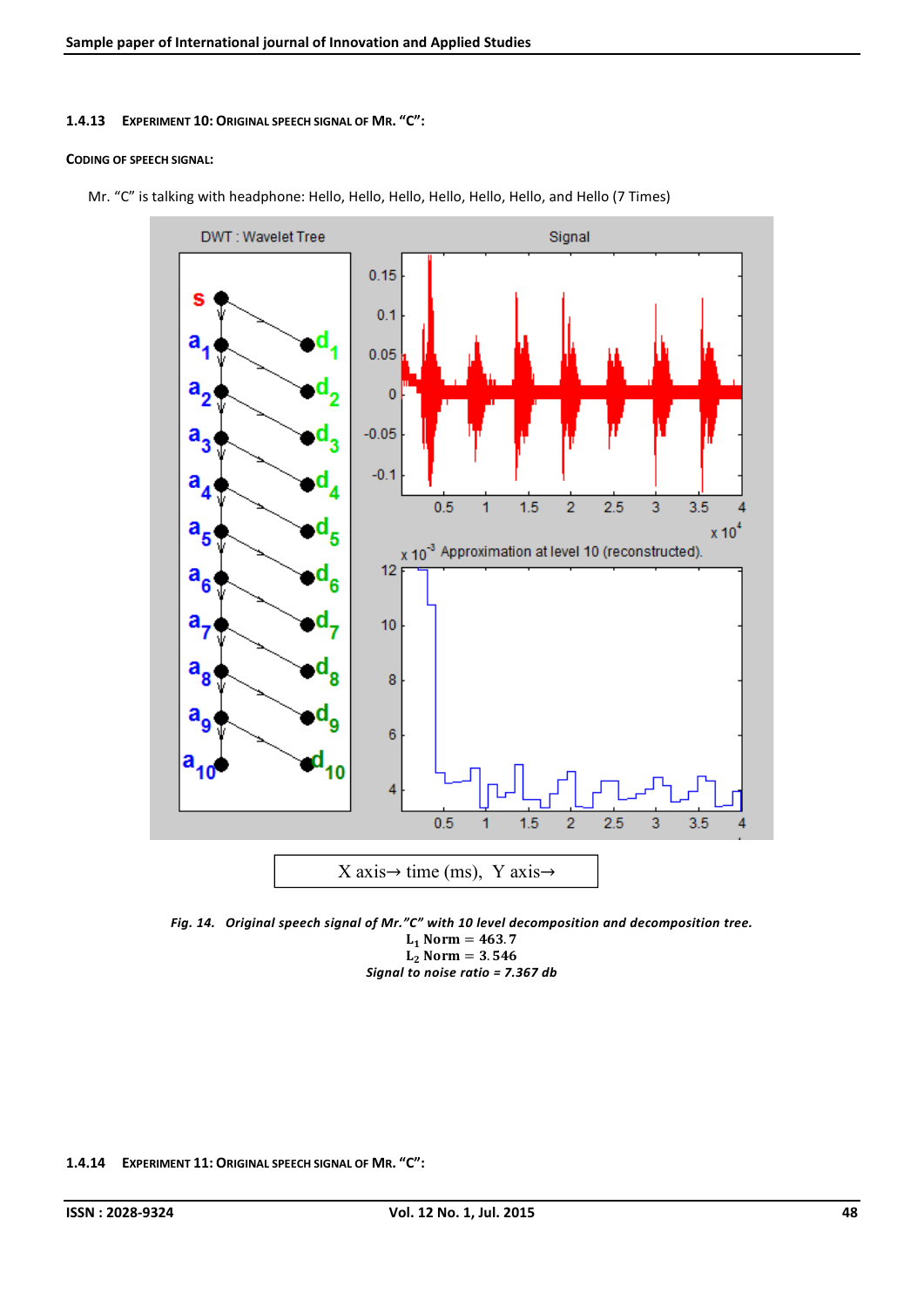### CODING OF SPEECH SIGNAL:

Mr. "C" is talking with headphone: Hello, Hello, Hello, Hello, Hello, Hello, and Hello (7 Times)



*Fig. 15. Original speech signal of Mr. "C" with 10 level decomposition and decomposition tree.*  $L_1$  Norm = 561.7  $L_2$  Norm = 4.467, Signal to noise ratio = 6.64 db

1.4.15 EXPERIMENT 12: ORIGINAL SPEECH SIGNAL OF MR. "C":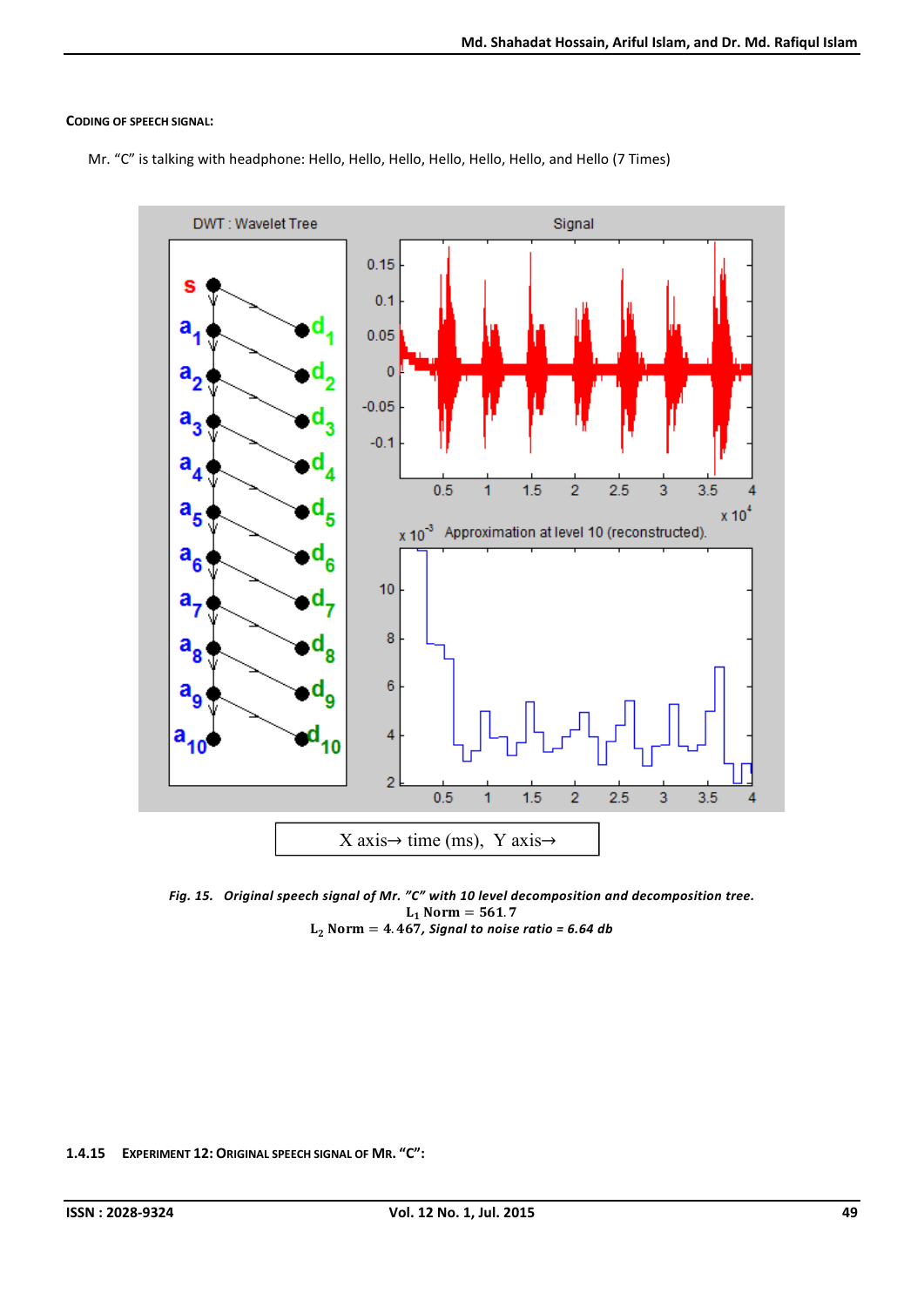#### CODING OF SPEECH SIGNAL:

- Mr. "C" is talking with headphone: Hello, Hello, Hello, Hello, Hello, Hello, Hello, Hello
- (8 Times with loud enough)





#### 1.4.16 DATA CHART FOR MR. "C":

|                    | $1$ " voice | n <sup>nd</sup> voice | 3rd voice |  |  |
|--------------------|-------------|-----------------------|-----------|--|--|
| $L_1$ Norm         | 463.7       | 561.7                 | 665.4     |  |  |
| $L_2$ Norm         | 3.54        | 4.46                  | .         |  |  |
| <b>SNR</b><br>7.36 |             | 6.64                  | 6.00      |  |  |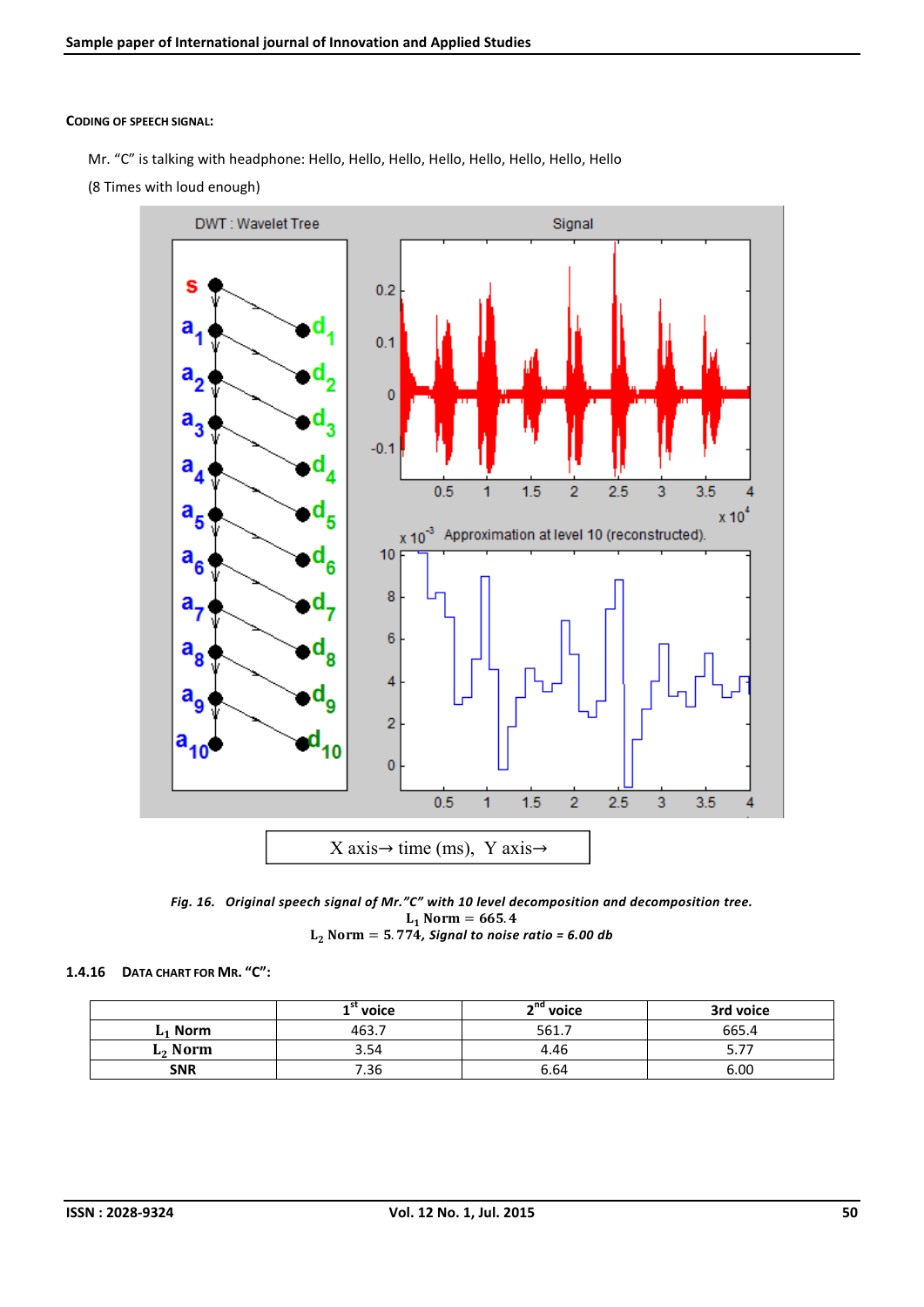

*Fig. 17. Three experimental voice data chart of Mr."C".*

From the above chart it is concluded that the SNR value is minimum for the high bit rate voice (fast voice) than that the slow bit rate voice (slow voice) within the same decibel (db) value. If we increase the volume of vocal chord in different cases then the result will change. With the increase of volume of vocal chord the value of L1 norm and L2 norm is increase respectively. For a same range bit rate voices with different volume, SNR value may be increased or decreased but L1and L2 norm must increased with the increase of volume. By this way we can say that the 3rd speech has the high volume i.e high db value among the 3 speech and the  $3<sup>rd</sup>$  Speech is faster voice than the other two.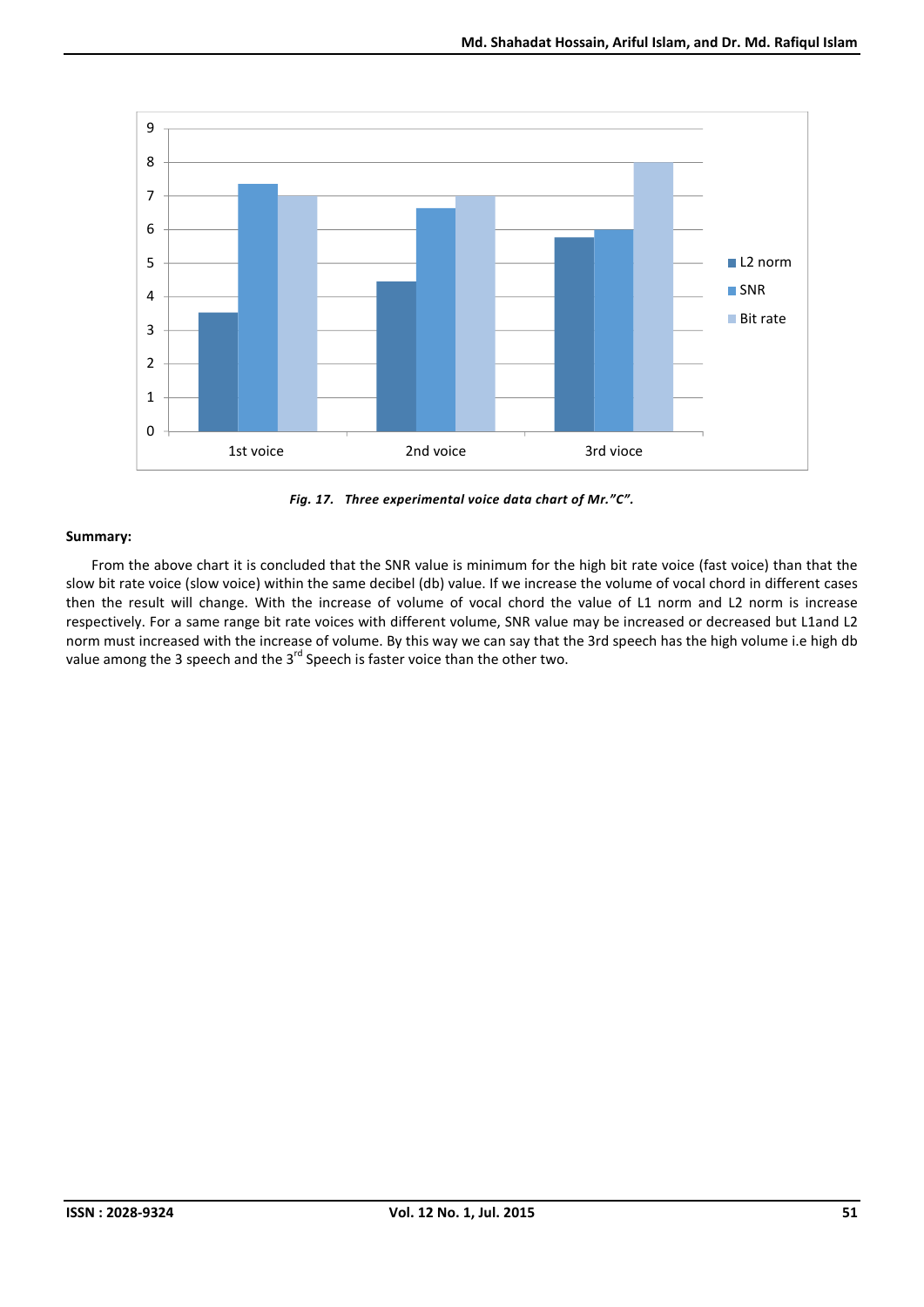#### 1.4.17 EXPERIMENT 13: ORIGINAL SPEECH SIGNAL OF MR. "D":

#### CODING OF SPEECH SIGNAL:



Mr. "D" is talking with headphone: Hello, Hello, Hello, Hello, Hello, Hello, and Hello (7 Times)

*Fig. 18. Original speech signal of Mr."D" with 10 level decomposition and decomposition tree.*  $L_1$  Norm = 450.3  $L_2$  Norm = 3.26 *Signal to noise ratio = 6.906 db*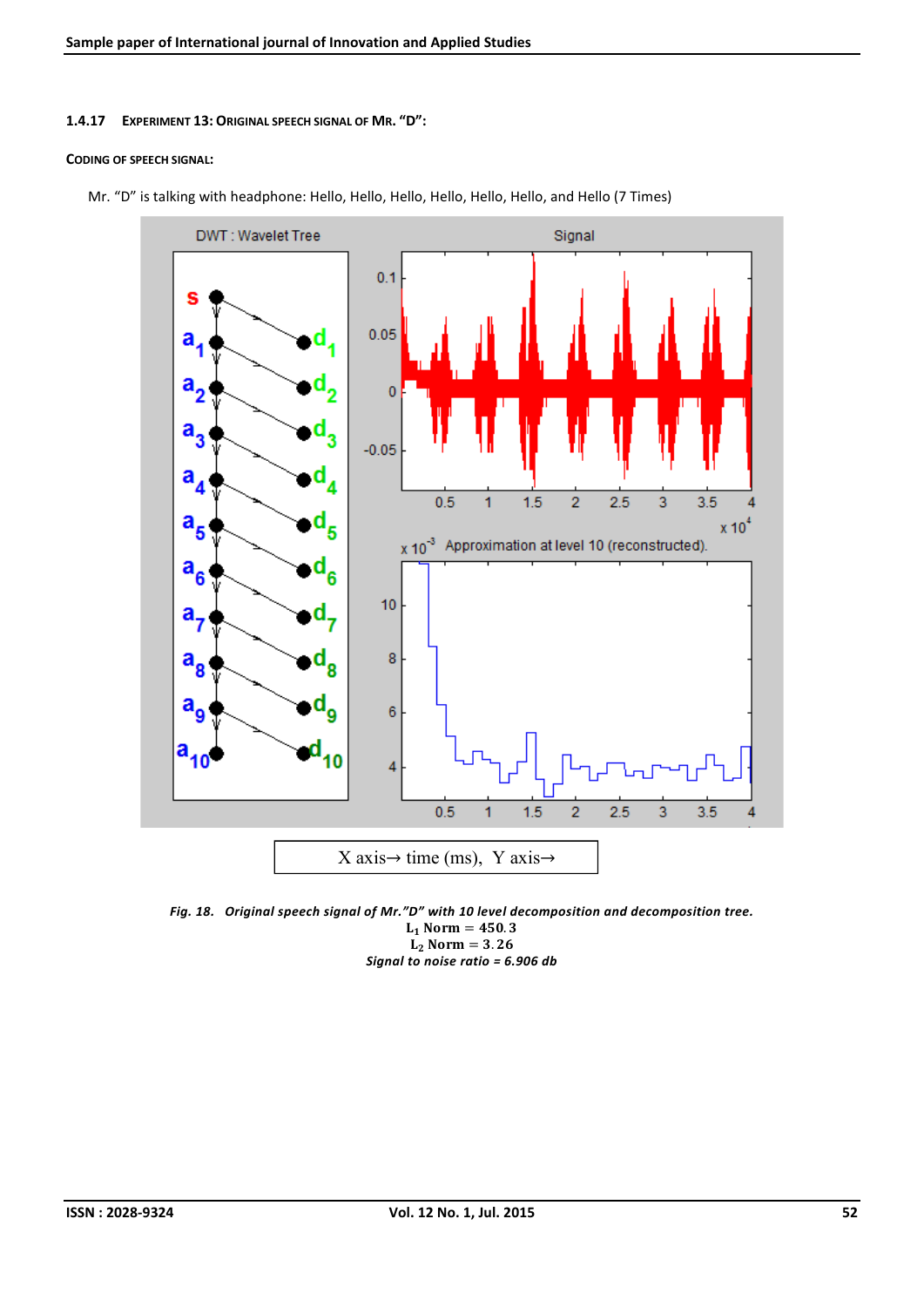## 1.4.18 EXPERIMENT 14: ORIGINAL SPEECH SIGNAL OF MR. "D":

## CODING OF SPEECH SIGNAL:



Mr. "D" is talking with headphone: Hello, Hello, Hello, Hello, Hello, Hello, and Hello (7 Times with loud enough)

*Fig. 19. Original speech signal of Mr."D" with 10 level decomposition and decomposition tree.*  $L_1$  Norm = 690.0  $L_2$  Norm = 5.708 *Signal to noise ratio = 6.38 db*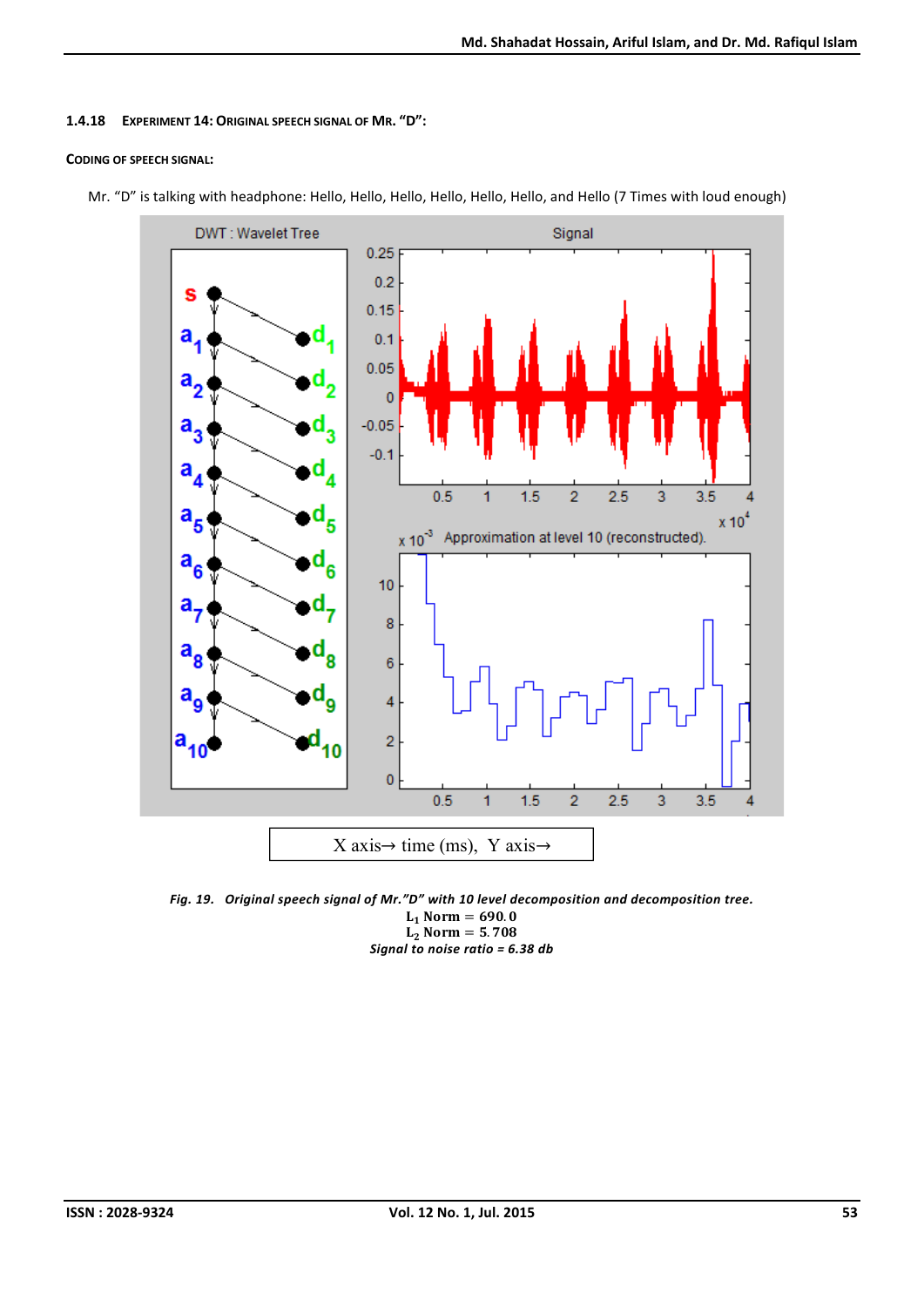1.4.19 EXPERIMENT 15: ORIGINAL SPEECH SIGNAL OF MR. "D":

#### CODING OF SPEECH SIGNAL:

Mr. "D" is talking with headphone: Hello, Hello, Hello, Hello, Hello, Hello, Hello, and Hello

(8 Times with loud enough)





$$
Signal to noise ratio = 5.73 db
$$

## 1.4.20 DATA CHART FOR MR. "D":

|                     | $1st$ voice | ∽uq<br>voice | 3rd voice          |  |  |
|---------------------|-------------|--------------|--------------------|--|--|
| $L_1$ Norm          | 450.3       | 690.0        | 680.0              |  |  |
| L <sub>2</sub> Norm | 3.26        | 5.70         | כר ב<br>3.ZJ       |  |  |
| <b>SNR</b>          | 6.90        | 6.38         | ר ה<br><u>J./J</u> |  |  |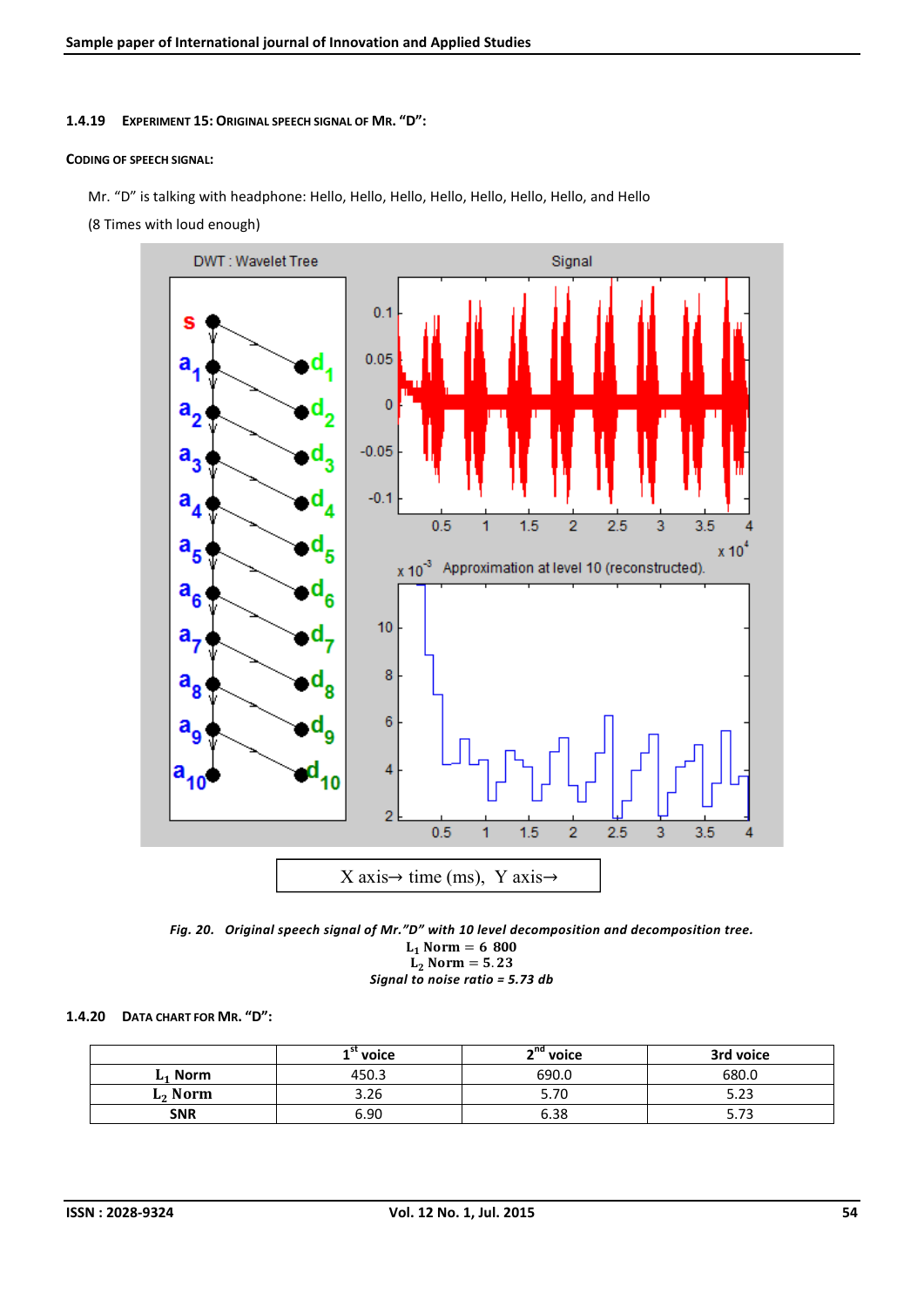



From the above chart it is concluded that the SNR value is minimum for the high bit rate voice (fast voice) than that the slow bit rate voice (slow) within the same decibel (db) value. If we increase the volume of vocal chord in different cases then the result will change. With the increase of volume of vocal chord the value of L1 norm and L2 norm is increase respectively. For a same range bit rate voices with different volume, SNR value may be increased or decreased but L1and L2 norm must increased with the increase of volume. By this way we can say that the 3rd speech has the high volume i.e high db value among the speech and the  $3^{rd}$  Speech is faster voice than the other two.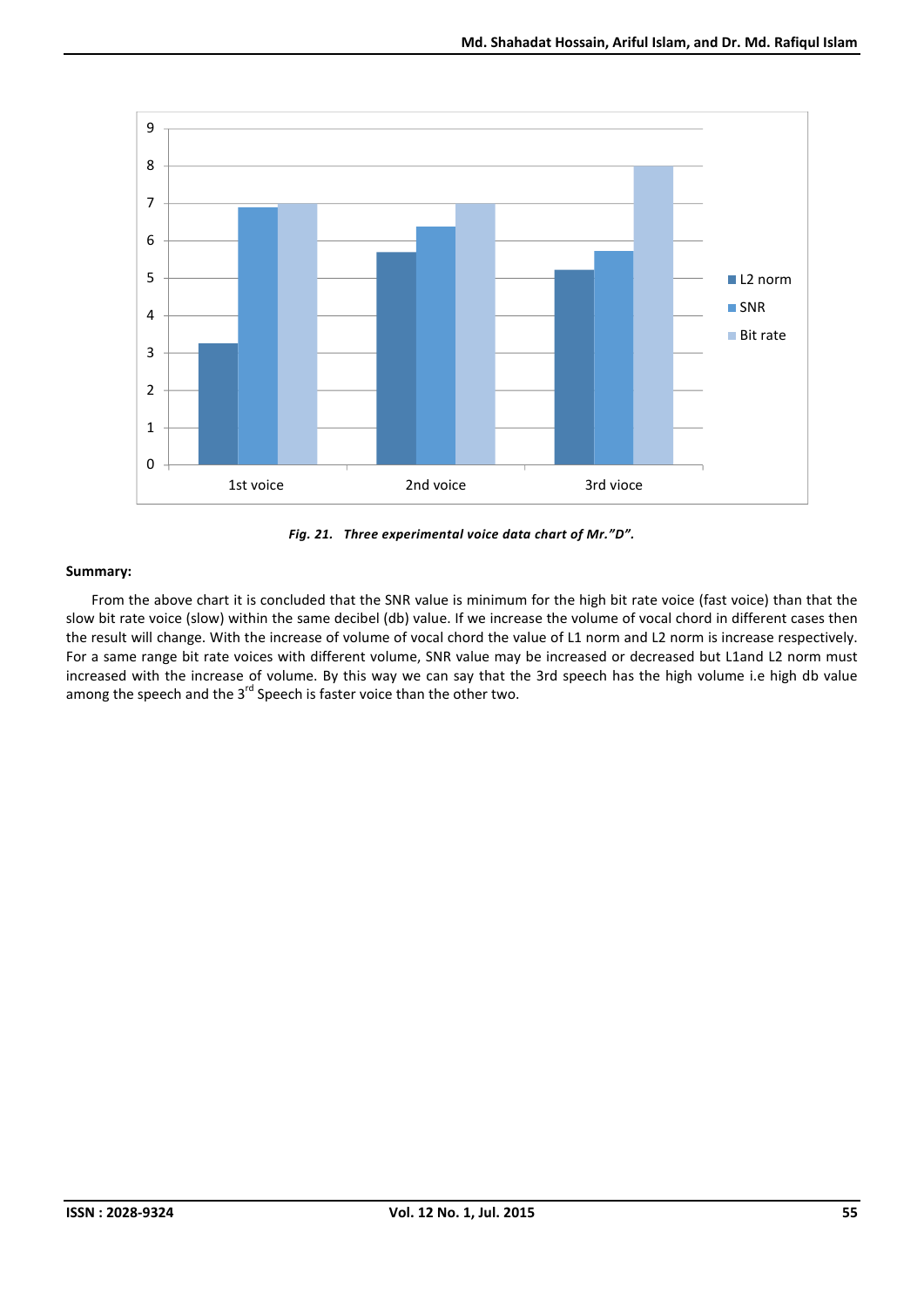### 1.4.21 EXPERIMENT 16: ORIGINAL SPEECH SIGNAL OF MR. "E"

#### CODING OF SPEECH SIGNAL

Mr. "E" is talking with headphone: Hello, Hello, Hello, Hello, Hello, Hello, Hello, and Hello

(8 Times with loud enough)



*Fig. 22. Original speech signal of Mr."E" with 10 level decomposition and decomposition tree.*  $L_1$  Norm = 735.6  $L_2$  Norm = 5.91 *Signal to noise ratio = 2.33 db*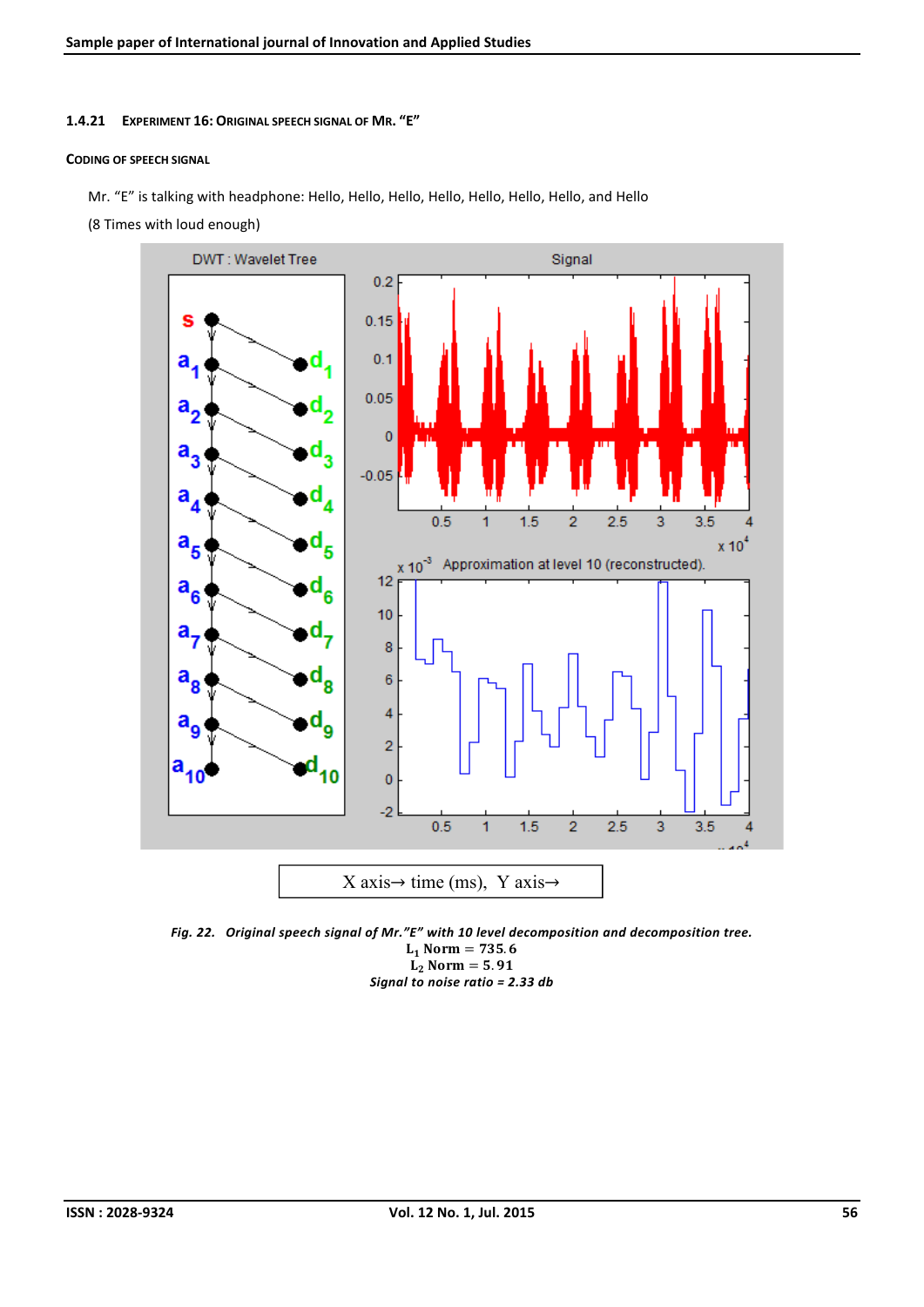## 1.4.22 EXPERIMENT 17: ORIGINAL SPEECH SIGNAL OF MR. "E"

## CODING OF SPEECH SIGNAL:

Mr. "E" is talking with headphone: Hello, Hello, Hello, Hello, Hello, Hello, Hello, and Hello

(7 Times)



*Fig. 23. Original speech signal of Mr."E" with 10 level decomposition and decomposition tree.*  $L_1$  Norm = 603.3  $L_2$  Norm = 4.991 *Signal to noise ratio = 2.65 db*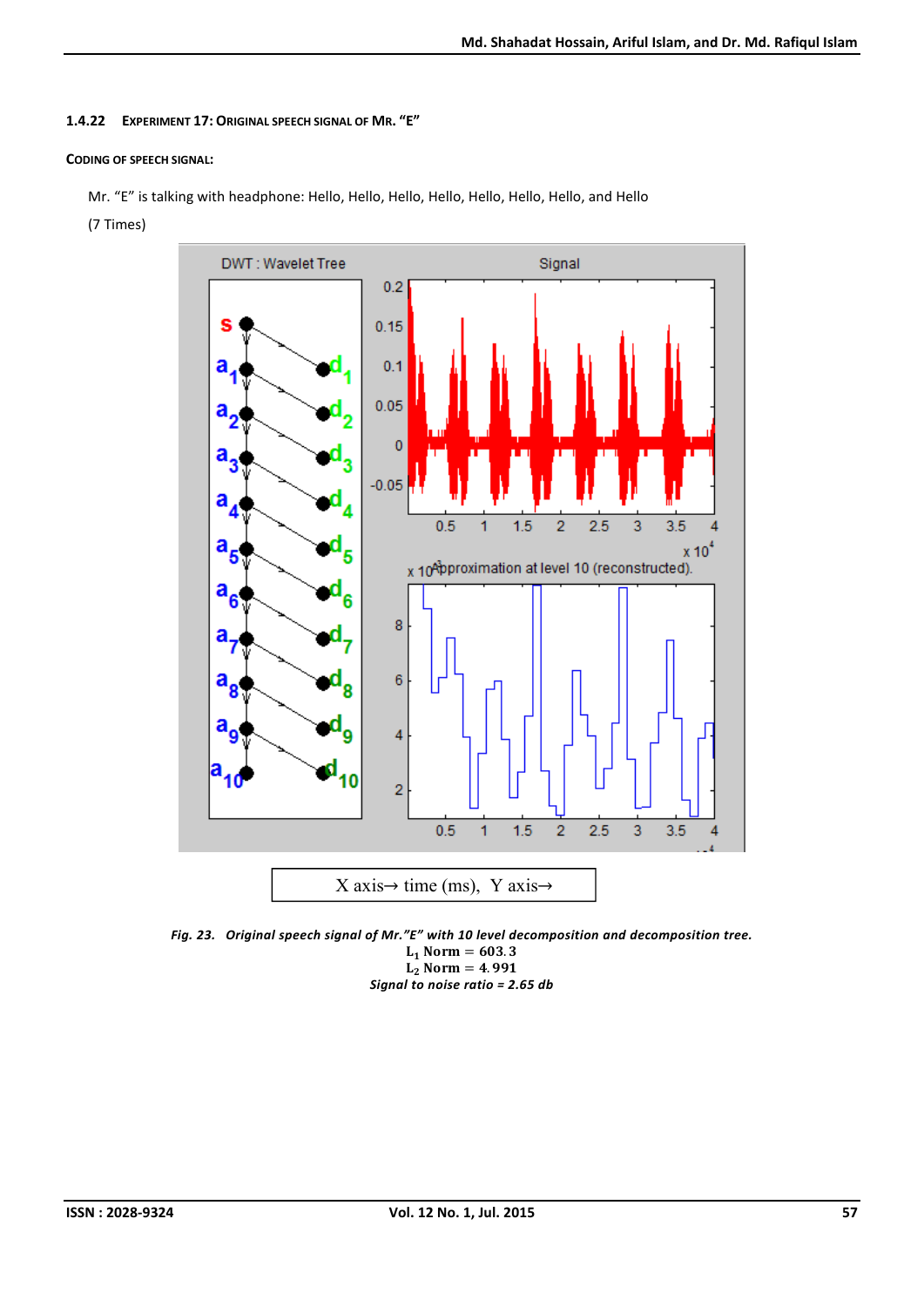## 1.4.23 EXPERIMENT 18: ORIGINAL SPEECH SIGNAL OF MR. "E"

## CODING OF SPEECH SIGNAL:

Mr. "E" is talking with headphone: Hello, Hello, Hello, Hello, Hello, Hello, Hello, and Hello

(5.5 Times)



*Fig. 24. Original speech signal of Mr."E" with 10 level decomposition and decomposition tree.*  $L_1$  Norm = 601.5  $L_2$  Norm = 5.024

## *Signal to noise ratio = 2.86 db*

## 1.4.24 DATA CHART FOR MR. "E":

|            | voice | ~na<br>voice | 3rd voice |  |  |
|------------|-------|--------------|-----------|--|--|
| $L_1$ Norm | 735.6 | 603.3        | 601.5     |  |  |
| $L2$ Norm  | 5.91  | 4.99         | 5.02      |  |  |
| <b>SNR</b> | 2.33  | 2.65         | 2.86      |  |  |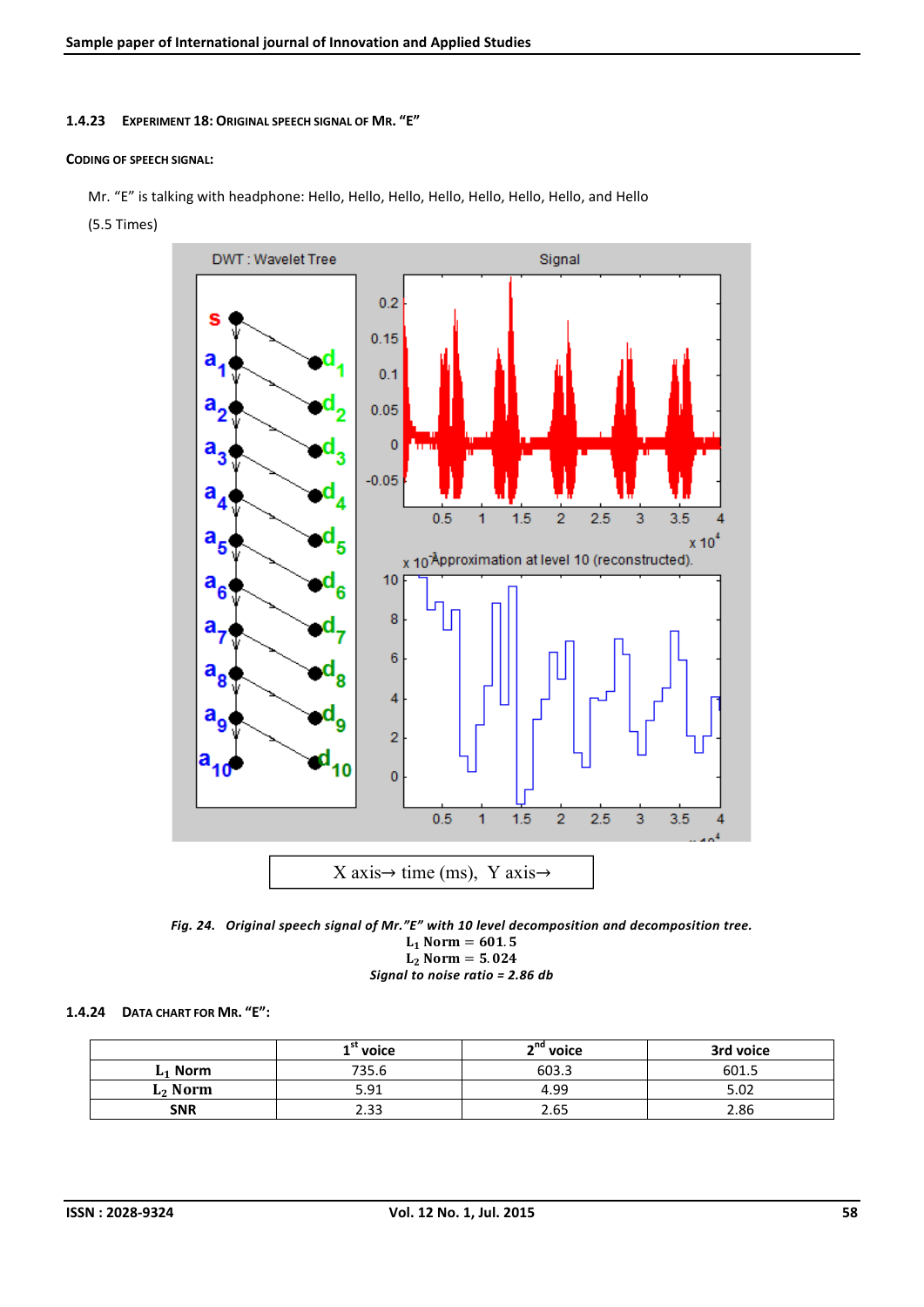



From the above chart it is concluded that the SNR value is minimum for the high bit rate voice (fast voice) than that the slow bit rate voice (slow voice) within the same decibel (db) value. If we increase the volume of vocal chord in different cases then the result will change. With the increase of volume of vocal chord the value of L1 norm and L2 norm is increase respectively. For a same range bit rate voices with different volume, SNR value may be increased or decreased but L1and L2 norm must increased with the increase of volume. By this way we can say that the  $1^{\text{st}}$  speech has the high volume i.e high db value among the 3 speech and the 1<sup>st</sup> Speech is faster voice than the other two.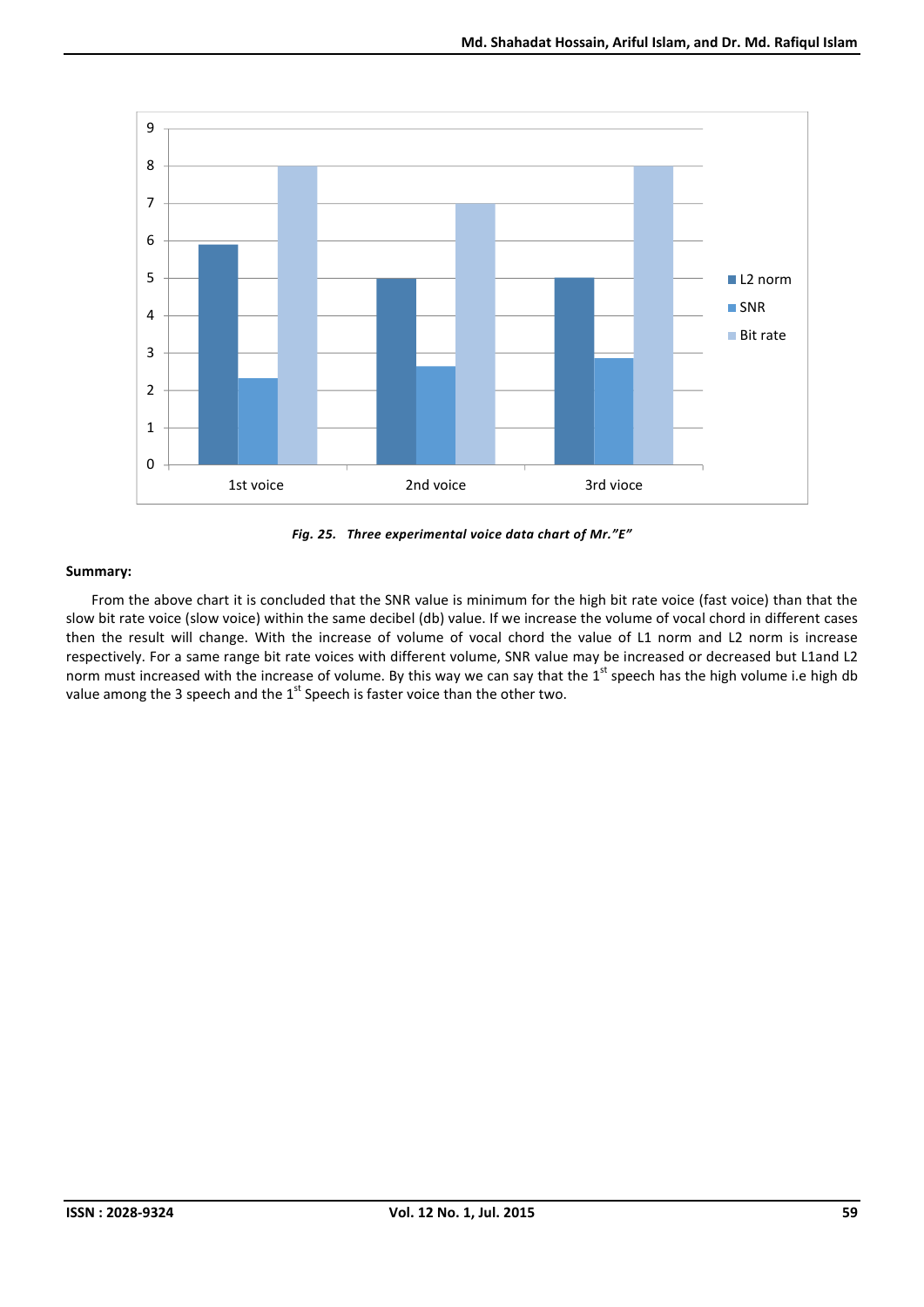## 2 RESULTS AND DISCUSSIONS



### All discursion for continuous English speaking

#### *TABLE:01*

| Person $\rightarrow$ | Voice of MR."A" |      | Voice of MR."B"   |              | Voice of MR."C" |                 |       | Voice of MR."D" |                    |              |      |      |
|----------------------|-----------------|------|-------------------|--------------|-----------------|-----------------|-------|-----------------|--------------------|--------------|------|------|
| Call                 |                 |      |                   |              |                 |                 |       |                 |                    |              |      |      |
|                      |                 |      | $2^{\mathsf{ru}}$ | $1^{\rm st}$ | $2^{nd}$        | $2^{\text{ru}}$ |       | $2^{\text{na}}$ | $2^{\prime\prime}$ | $1^{\rm st}$ |      |      |
| $L_1$ Norm           | 481.8           |      | 587.5 570.1       | 789.9        | 471.0           | 559.8           | 463.7 | 561.7           | 665.4              | 450.3        | 690  | 680  |
| $L2$ Norm            | 3.84            | 5.05 | 4.78              | 7.06         | 3.81            | 4.90            | 3.54  | 4.46            | 5.77               | 3.26         | 5.70 | 5.23 |
| <b>SNR</b>           | 6.81            | 6.00 | 5.81              | 7.40         | 7.68            | 7.06            | 7.36  | 6.64            | 6.00               | 6.90         | 6.38 | 5.73 |

## *TABLE: 02*

| Person $\rightarrow$ | Voice of Mr. "E" |           |                 |  |
|----------------------|------------------|-----------|-----------------|--|
| Call                 |                  |           |                 |  |
|                      | ⊿ St             | $\neg$ nd | $2^{\text{rd}}$ |  |
| $L_1$ Norm           | 735.6            | 603.3     | 601.5           |  |
| $L_2$ Norm           | 5.91             | 4.99      | 5.024           |  |
| <b>SNR</b>           | 2.33             | 2.65      | 2.86            |  |

*Fig. 26. Data chart for all of speech analysis.*

### 2.1 RESULT

As shown in table 6 a speech files spoken in English language is recorded for only male. The effects of varying threshold value on the speech signals in terms of SNR and compression score were observed for different cases. There are many factors which affects the wavelet based speech Coder's performance, mainly what compression ratio could be achieved at suitable SNR value. To improve the compression ratio of wavelet-based coder, we have to consider that it is highly speaker dependent and varies with his age and gender. That is low speaking speed because high compression ratio with high value of SNR and high speaking speed cause low compression ratio with low value of SNR. Also the detection of volume depends on the value of  $L_1$  and  $L_2$  Norm. The High volume speaking cause high  $L_1$  and  $L_2$  Norm on the other hand low volume speaking cause low  $L_1$  and  $L_2$  Norm respectively. All of signals are analyzed in Haar Wavelet.

## 3 CONCLUSION

We are tried to observe voice activity or detect the voice activity by calculating and comparing the mathematical term $L_1$ ,  $L_2$  Norm. In this study we also calculated SNR for each signal. In this study we have analyze different speech signal by Haar wavelet with 10 decomposition level. Performance of the wavelet coder is tested on male speech signals of duration 5 Sec. Results illustrate that with the help of wavelet we can analysis and detects the voice activity. For getting accurate more result it is require to high machineries and farther study.

## **REFERENCES**

- [1] Furui S., (1985), "Digital Speech Processing", Tokai University Pub, (in Japan).
- [2] Abdallah I.,et al., (1997), "Robust Speech/Non Speech Detection in Adverse Condition Using an Entropy Based Estimator", *13 th International Conference on Digital Signal Processing*., Vol. 2, No. 3, pp. 757-760.